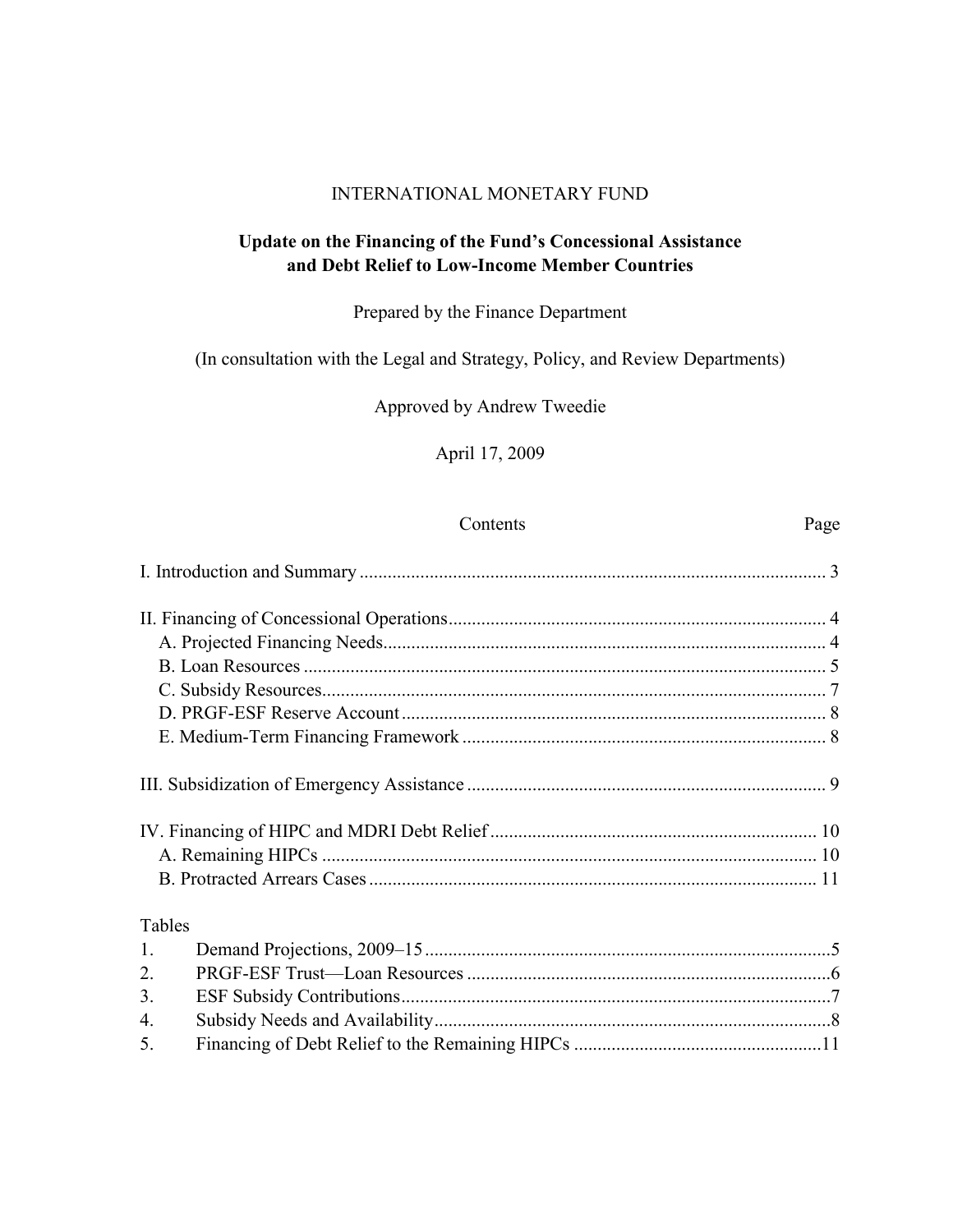Appendix Tables

| 1.     | Summary of Bilateral Contributions to the PRGF-ESF and PRGF-HIPC Trusts 13 |  |
|--------|----------------------------------------------------------------------------|--|
| 2.     |                                                                            |  |
| 3.     |                                                                            |  |
| 4.     |                                                                            |  |
| 5.     |                                                                            |  |
| 6.     | Countries that Have Benefited from Subsidization of                        |  |
|        |                                                                            |  |
| 7.     |                                                                            |  |
| 8.     |                                                                            |  |
| 9.     |                                                                            |  |
| 10.    | Information on Pending Bilateral Contributions to the PRGF-HIPC Trust26    |  |
|        |                                                                            |  |
| Figure |                                                                            |  |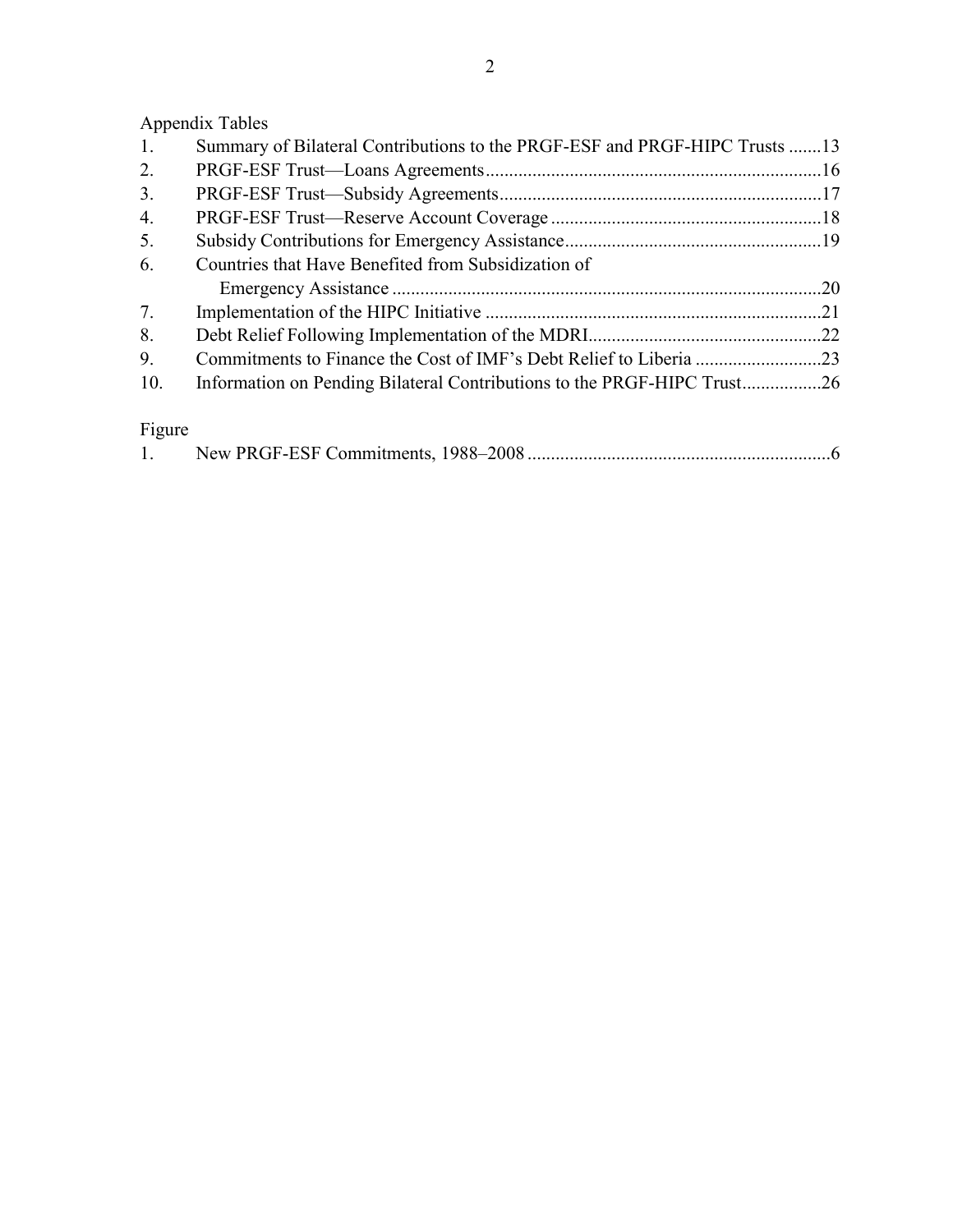## **I. INTRODUCTION AND SUMMARY**

1. **This paper provides a semi-annual review of the status of financing for PRGF-ESF lending, subsidization of emergency assistance, and HIPC and MDRI debt relief.**  The last review was completed by the Executive Board on September 24, 2008. The paper does not address the G-20's recent call for additional concessional resources, which is discussed in a separate paper.

## 2. **The main points of the paper are:**

## **Demand projections**

• **Demand for the Fund's concessional financing could average around SDR 2 billion a year in 2009**–**10 and SDR 1.5 billion a year over the medium term**. These projections are consistent with the G-20 communiqué of April 2, supporting a doubling of concessional lending capacity and calling on the Fund to provide US\$6 billion (SDR 4 billion) additional concessional financing over the next two to three years.

## **PRGF-ESF financing**

- **Available loan resources are expected to be depleted soon, and additional resources will need to be mobilized urgently**. Consistent with short- and mediumterm projections, additional loan resources of SDR 9 billion would be required to meet projected demand by low-income countries (LICs) through 2015.
- **Existing subsidy resources could be sufficient to subsidize new PRGF-ESF lending of SDR 4.5 billion.** This would likely be able to cover projected demand in 2009–10, as well as accommodate an increase in access limits. However, additional subsidy resources, estimated at about SDR 1.5 billion (end-2008 NPV terms), would need to be identified to cover projected demand through 2015, including for any new LIC facilities.

## **Subsidization of emergency assistance**

• **Available financing is estimated to be sufficient to subsidize existing ENDA/EPCA credit, but additional resources would be needed to meet new requests**. The improvement in resource availability reflects sharply lower interest rates and Côte d'Ivoire's early repurchase of its outstanding EPCA credit, both of which have reduced subsidy needs.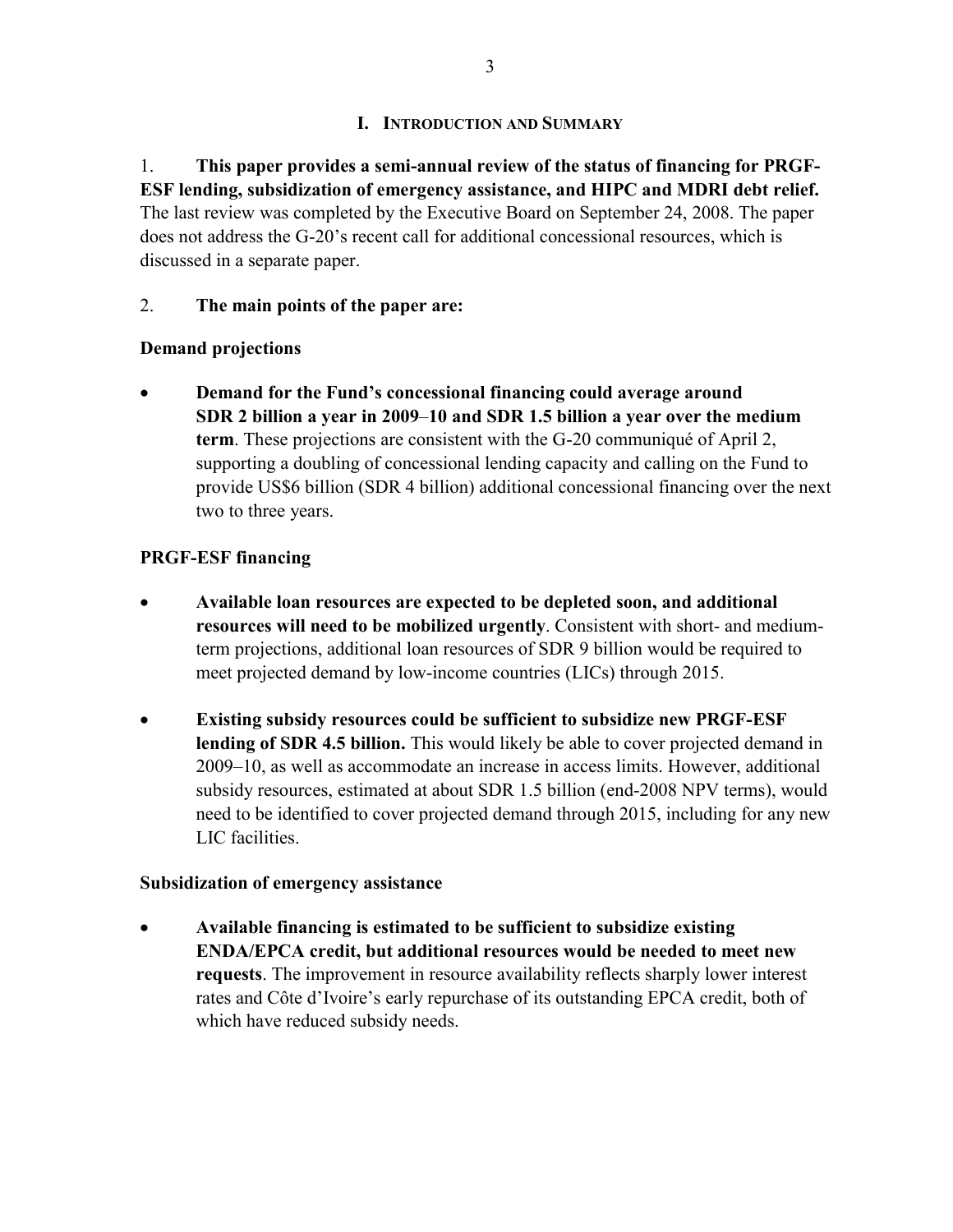## **Financing of HIPC-MDRI debt relief**

• **Available resources are sufficient to cover the projected cost of debt relief to the remaining HIPCs, except the protracted arrears cases of Somalia and Sudan**. There is no provision for debt relief to these cases under the original HIPC/MDRI financing framework. Substantial additional resources would be needed when these countries are ready to embark on the HIPC Initiative. Additional resources could also be needed to provide debt relief to Zimbabwe, which is in arrears to the PRGF-ESF Trust.

## **II. FINANCING OF CONCESSIONAL OPERATIONS**

## **A. Projected Financing Needs**

3. **The global financial crisis will likely generate a substantial increase in balance**  of payments financing needs by LICs.<sup>1</sup> Staff's central projection indicates that demand for concessional financing could rise to an annual average of around SDR 2 billion in  $2009-10$ <sup>2</sup> which is the high-end of the range provided in the earlier paper, and within the range of projected demand if access limits are doubled.<sup>3</sup> This would more than double the commitments made to LICs in 2008.Based on country-specific information provided by area departments, a number of countries with large quotas are expected to request new PRGF/ESF arrangements in 2009-10, and many of those with existing arrangements may request augmentations.

4. **Over the medium term, demand for concessional assistance could average SDR 1.5 billion a year, well above historical levels.** This reflects the likelihood of a protracted fallout from the current global financing crisis, LICs' increasing exposure to volatility of global growth, commodity prices, and private sector financing, and potential financial requests by the three protracted arrears cases (Somalia, Sudan, and Zimbabwe) once their arrears to the Fund are cleared. 4 Changes in LIC lending facilities could also increase potential demand for concessional financing.

 $\overline{a}$ 

<sup>4</sup> Zimbabwe has protracted arrears to the PRGF-ESF Trust and was removed from the list of PRGF-eligible countries in 2001.

<sup>&</sup>lt;sup>1</sup> See *The Implications of the Global Financial Crisis for Low-Income Countries* (2/26/09).

 $2^2$  The possibility of a general SDR allocation to all Fund members, as called for at the recent G-20 Summit, does not materially alter this analysis. The envisaged SDR allocation could make an important contribution by helping LICs build an adequate reserve cushion without excess recourse to more expensive debt.

<sup>&</sup>lt;sup>3</sup> On April 20, 2009, the Executive Board approved a doubling of the borrowing limits under PRGF and ESF arrangements. See, *Press Release* No. 09/138, 4/23/2009.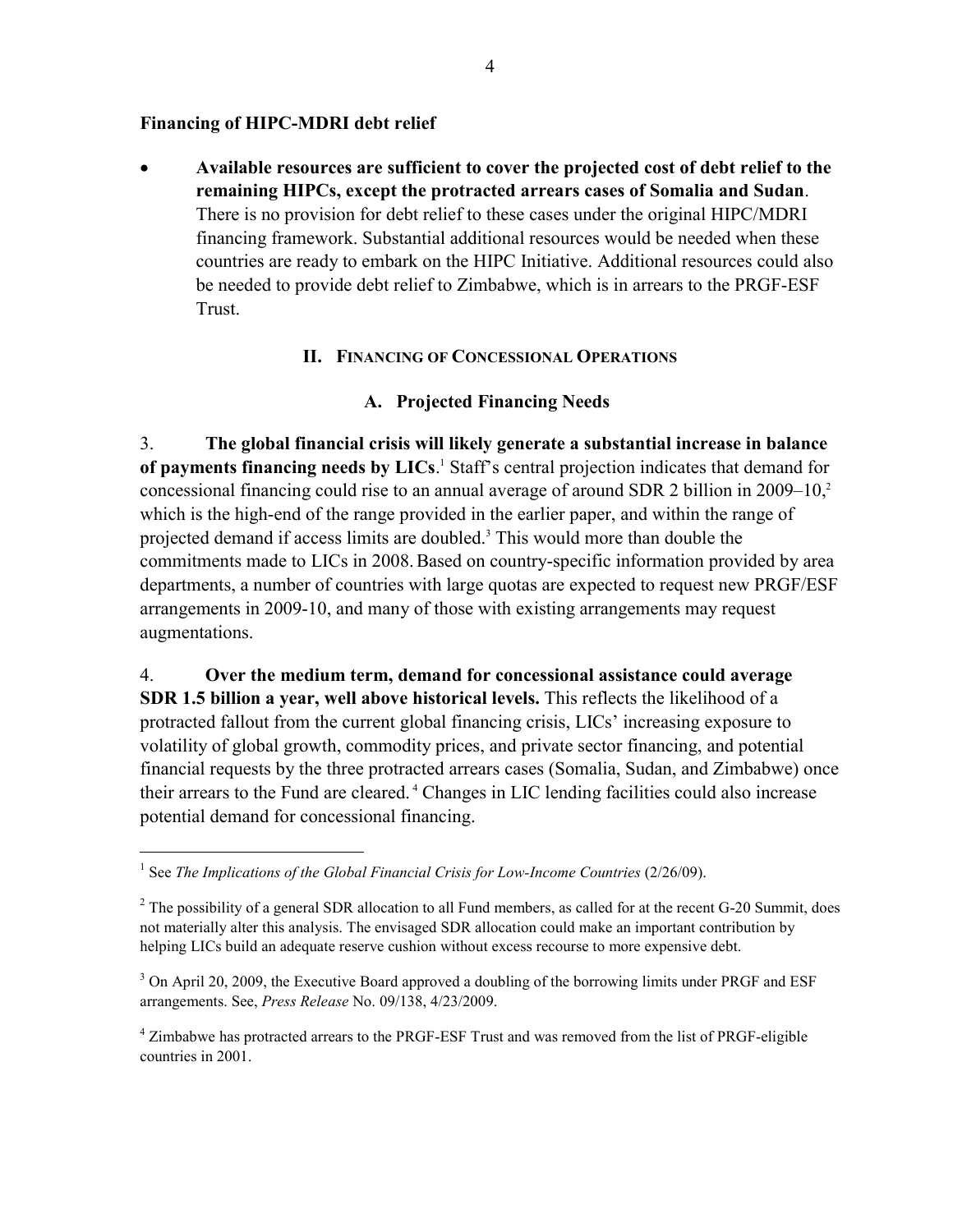5. **Overall, demand for the Fund's concessional financing could reach SDR 11.5 billion through 2015.** This includes projections of an annual demand of around SDR 2 billion in 2009–10 and SDR 1.5 billion in 2011–15 (Table 1). These projections are consistent with the G-20 communiqué of April 2, supporting a doubling of concessional lending capacity and calling on the Fund to provide US\$6 billion additional concessional financing over the next two to three years.

| Annual commitments                           | Actual     | Projections |            |            |            |          |           |          | Total        |
|----------------------------------------------|------------|-------------|------------|------------|------------|----------|-----------|----------|--------------|
|                                              | 2000-08 1/ | 2009        | 2010       | 2011       | 2012       | 2013     | 2014      | 2015     | 2009-15      |
| In billions of SDR<br>In billions of US\$ 2/ | 0.7<br>1.0 | 2.0<br>3.0  | 2.0<br>3.0 | 1.5<br>2.3 | 1.5<br>2.3 | 15<br>23 | 1.5<br>23 | 15<br>23 | 11.5<br>17.3 |

Table 1. Demand Projections, 2009-15

1/ Excluding the very high level of lending committed to Pakistan in the aftermath of 9/11, and to Liberia in 2008 following arrears clearance.

2/ Assuming exchange rate of US\$ 1.5 per SDR.

 $\overline{a}$ 

6. **To fully subsidize the projected concessional lending over the short and medium term, additional subsidy resources of about SDR 2.5 billion (end-2008 NPV terms) would be needed**. As discussed below, currently available subsidy resources in the PRGF-ESF Trust subsidy accounts are estimated at about SDR 1 billion, while the PRGF-ESF Reserve Account could provide subsidy resources of about SDR 0.74 billion through 2015.<sup>5</sup> Therefore, new subsidy resources of about SDR 0.74 billion would need to be identified and secured. Work is underway on options to generate the additional subsidies required to meet resource needs over the medium term.

#### **B. Loan Resources**

7. **Available PRGF-ESF loan resources stood at SDR 2.5 billion as of end-2008 and have since fallen to SDR 2 billion (Table 2 and Appendix Tables 1 and 2).** This includes the commitment made by France to provide a new loan of about SDR 0.7 billion in the context of the ESF. In 2008, new PRGF-ESF commitments to LICs amounted to SDR 0.8 billion, including: (i) SDR 0.5 billion under nine new PRGF arrangements; $6$  (ii) augmentation of SDR 0.1 billion under twelve existing PRGF arrangements;<sup>7</sup> and (iii) ESF

 $<sup>5</sup>$  Use of PRGF-ESF Trust Reserve Account resources for LIC subsidization would require an amendment of the</sup> PRGF-ESF Trust Instrument and consents of all current Trust lenders.

<sup>&</sup>lt;sup>6</sup> Armenia, Burundi, Republic of Congo, Djibouti, Liberia, Mali, Niger, Togo, and Zambia.

<sup>7</sup> Benin, Burkina Faso, Central African Republic, Grenada, Guinea, Haiti, Kyrgyz Republic, Madagascar, Malawi, Nicaragua, Sierra Leone, and Togo.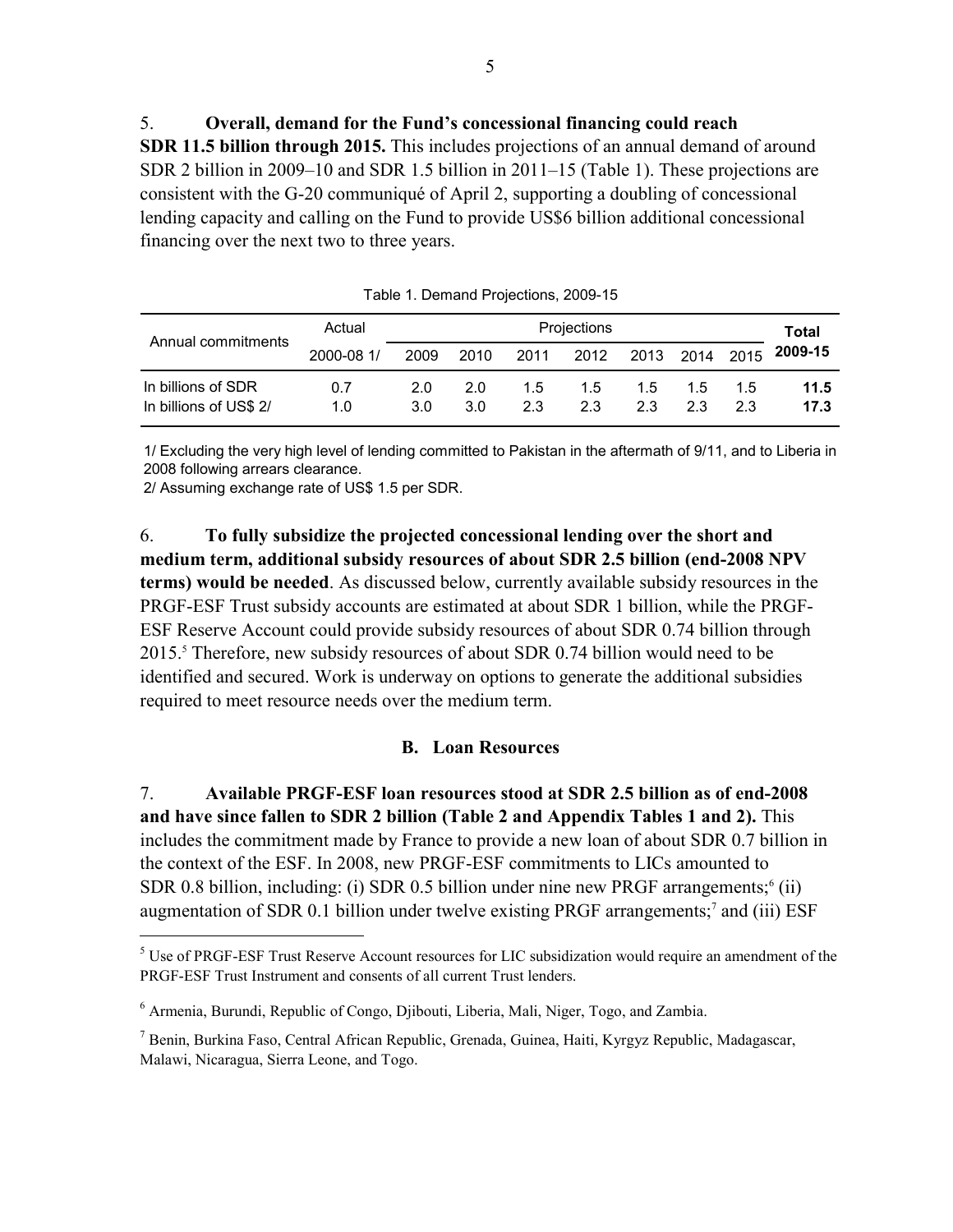financing of SDR 0.2 billion with four countries.<sup>8</sup> In the first three months of 2009, new PRGF-ESF commitments amounted to SDR 0.4 billion, including two new PRGF arrangements, two augmentations, and two requests for assistance under the ESF-Rapid Access Component.<sup>9</sup> This represents a significant pickup in demand for PRGF-ESF financing compared with recent years (Figure 1).

Table 2. PRGF-ESF Trust—Loan Resources

| (Billions of SDRs; end-2008)              |             |
|-------------------------------------------|-------------|
| Available resources 1/<br>Total available | 2.5<br>16.4 |
| Cumulative commitments to LICs            | 14 O        |
| <b>Projected demand</b><br>2009-10        | 11.5<br>4.0 |
| 2011-15                                   | 7.5         |
| <b>Additional resources required</b>      | 9.0         |

1/ Includes France's pledge of US\$ 1 billion in the context of the ESF.



Comoros, Kyrgyz Republic, Malawi, and Senegal.

<u>.</u>

<sup>&</sup>lt;sup>9</sup> Côte d'Ivoire and São Tomé and Príncipe; The Gambia and Haiti; and Democratic Republic of the Congo and Ethiopia, respectively.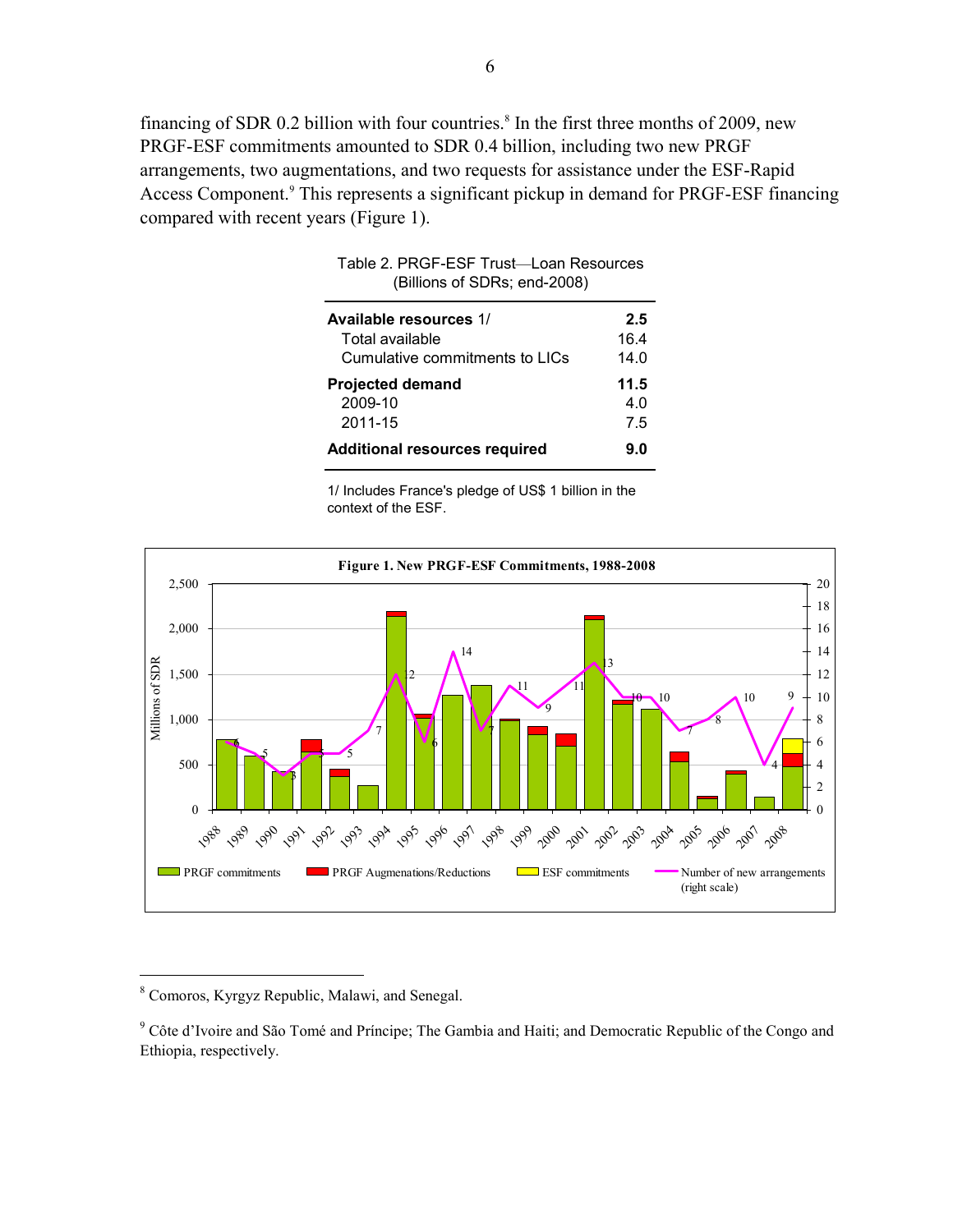8. **Additional loan resources would need to be mobilized on an urgent basis**. Based on the above projections, additional loan resources of SDR 9 billion (SDR 11.5 billion minus existing SDR 2.5 billion) would need to be secured to cover the projected demand over the short and medium term. Discussions on the mobilization of additional loan resources from bilateral lenders will need to be initiated soon.

#### **C. Subsidy Resources**

9. **Available subsidy resources for new PRGF-ESF lending are estimated at SDR 1 billion at end-2008** (Appendix Table 3). This excludes SDR 0.3 billion needed to subsidize existing PRGF-ESF loans. These resources include actual balances held in the PRGF-ESF and PRGF-HIPC Trusts, contributions that have been committed but not yet received, including those committed in the context of the ESF. To date, 11 countries have made commitments of SDR 0.2 billion in the context of the ESF fund-raising exercise,<sup>10</sup> of which, one third has been received. Given the significant increase in demand for ESF financing, it is important that the remaining amount be received expeditiously (Table 3).

|                    | Table 3. ESF Subsidy Contributions<br>(Millions of currency units; end-March 2009) |            |          |  |                      |                       |  |  |  |
|--------------------|------------------------------------------------------------------------------------|------------|----------|--|----------------------|-----------------------|--|--|--|
|                    |                                                                                    |            |          |  | Contribution pledged | Contribution received |  |  |  |
|                    | Form of contribution                                                               |            | (Amount) |  | (SDR equivalent) 1/  | (SDR equivalent)      |  |  |  |
| Canada             | Grant                                                                              | CAN\$      | 25.0     |  | 14.3                 | 15.0                  |  |  |  |
| France             | Concessional loan                                                                  | US\$       | 30.0     |  | 20.1                 | ٠                     |  |  |  |
| Iceland            | Grant                                                                              | ISK        | 10.2     |  | 0.1                  | 0.1                   |  |  |  |
| Japan              | Grant                                                                              | <b>SDR</b> | 20.0     |  | 20.0                 | 12.3                  |  |  |  |
| Norway             | Grant                                                                              | SDR.       | 24.7     |  | 24.7                 | 5.4                   |  |  |  |
| Oman               | Grant                                                                              | <b>SDR</b> | 3.0      |  | 3.0                  | 2.2                   |  |  |  |
| Russian Federation | Grant                                                                              | <b>SDR</b> | 30.0     |  | 30.0                 | 16.0                  |  |  |  |
| Saudi Arabia       | Investment agreement                                                               | <b>SDR</b> | 40.02/   |  | 40.02                | 4.3                   |  |  |  |
| Spain              | Grant                                                                              | <b>SDR</b> | 5.3      |  | 5.3                  | 5.3                   |  |  |  |
|                    | Trinidad and Tobago Deposit agreement                                              | <b>SDR</b> | $0.8$ 2/ |  | $0.8$ 2/             | 0.2                   |  |  |  |
| United Kingdom     | Grant                                                                              | £          | 50.0     |  | 50.5                 | 12.1                  |  |  |  |
| Total              |                                                                                    |            |          |  | 208.7                | 72.9                  |  |  |  |

1/ Calculated using the exchange rates of end-March 2009.

<u>.</u>

2/ Reflecting net investment income (in end-2005 NPV terms) to be generated from investment/deposit agreements.

<sup>&</sup>lt;sup>10</sup> When the ESF was established, it was considered appropriate to initially secure financing sufficient to cover the projected demand for ESF loans of SDR 2 billion and subsidy resources of SDR 0.5 billion (in end-2005 NPV terms) for a five-year period. These contributions have been, or will be, placed in the PRGF-ESF Subsidy Account at the request of contributors and are available to subsidize both PRGF and ESF loans, with the exception of the contributions from Canada and Norway which, at the request of their respective authorities, have been placed in the ESF Subsidy Account to subsidize exclusively ESF lending.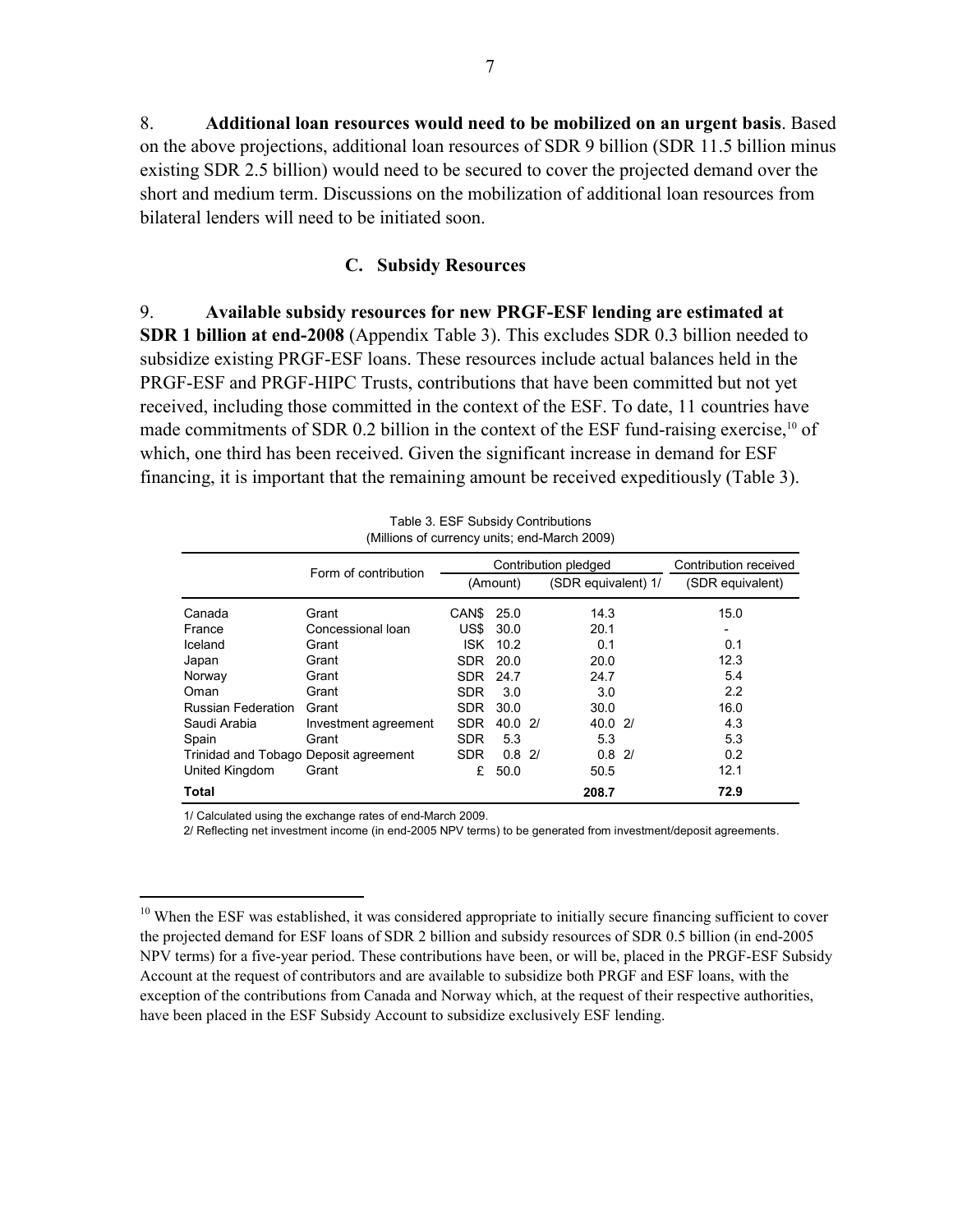10. **Based on current projections, available subsidy resources could subsidize new lending of about SDR 4.5 billion**. The sharp decline in SDR interest rates has reduced estimated subsidy needs for existing PRGF/ESF credit and new loans, thus allowing available resources to subsidize a higher projected level of new lending than discussed in the last update paper. These estimates do not take into account the pledges made by 10 members (SDR 32 million) in the PRGF-HIPC fund-raising exercise that have not yet been received (Appendix Table 10). It is important that these members make efforts to disburse their pledges as soon as possible.

## 11. **Additional subsidy resources, estimated at about SDR 1.5 billion (end-2008 NPV terms), would need to be mobilized to meet the remaining financing needs**

(Table 4). While available PRGF-ESF subsidy resources would likely be sufficient to cover new PRGF-ESF lending over the short term, additional resources of SDR 1.5 billion would be needed to meet the projected demand through 2015, including for any new LIC facilities. As discussed below, the PRGF-ESF Reserve Account could cover half of the remaining subsidy needs through 2015, while the rest of SDR 0.74 billion would need to be mobilized through other sources.

Table 4. Subsidy Needs and Availability (Billions of SDRs; end-2008 NPV terms)

| Estimated needs 1/                              | 247  |
|-------------------------------------------------|------|
| Minus: available resources                      | 0.99 |
| <b>Remaining needs</b>                          | 1.49 |
| Could be financed from PRGF-ESF Reserve Account | በ 74 |
| To be secured and mobilized                     | በ 74 |

1/ Consistent with projected demand for concessional lending of SDR 11.5 billion in 2009-15.

## **D. PRGF-ESF Reserve Account**

12. **The PRGF-ESF Reserve Account provides security to bilateral lenders in the event of a delay or non-repayment by borrowers**. The Account has been financed by reflows of Structural Adjustment Facility (SAF) and Trust Fund repayments and investment returns on the balances held in the Account. The balances in the Reserve Account stood at SDR 3.8 billion at end-2008, representing a substantial multiple of projected PRGF repayments falling due in the coming 12 months and about 98 percent of PRGF-ESF Trust obligations (Appendix Table 4).

## **E. Medium-Term Financing Framework**

13. **It has been envisaged that, once available subsidy resources are depleted, new concessional lending could be subsidized by the resources in the PRGF-ESF Reserve Account on a "self-sustained basis"**. Under this approach, which would require an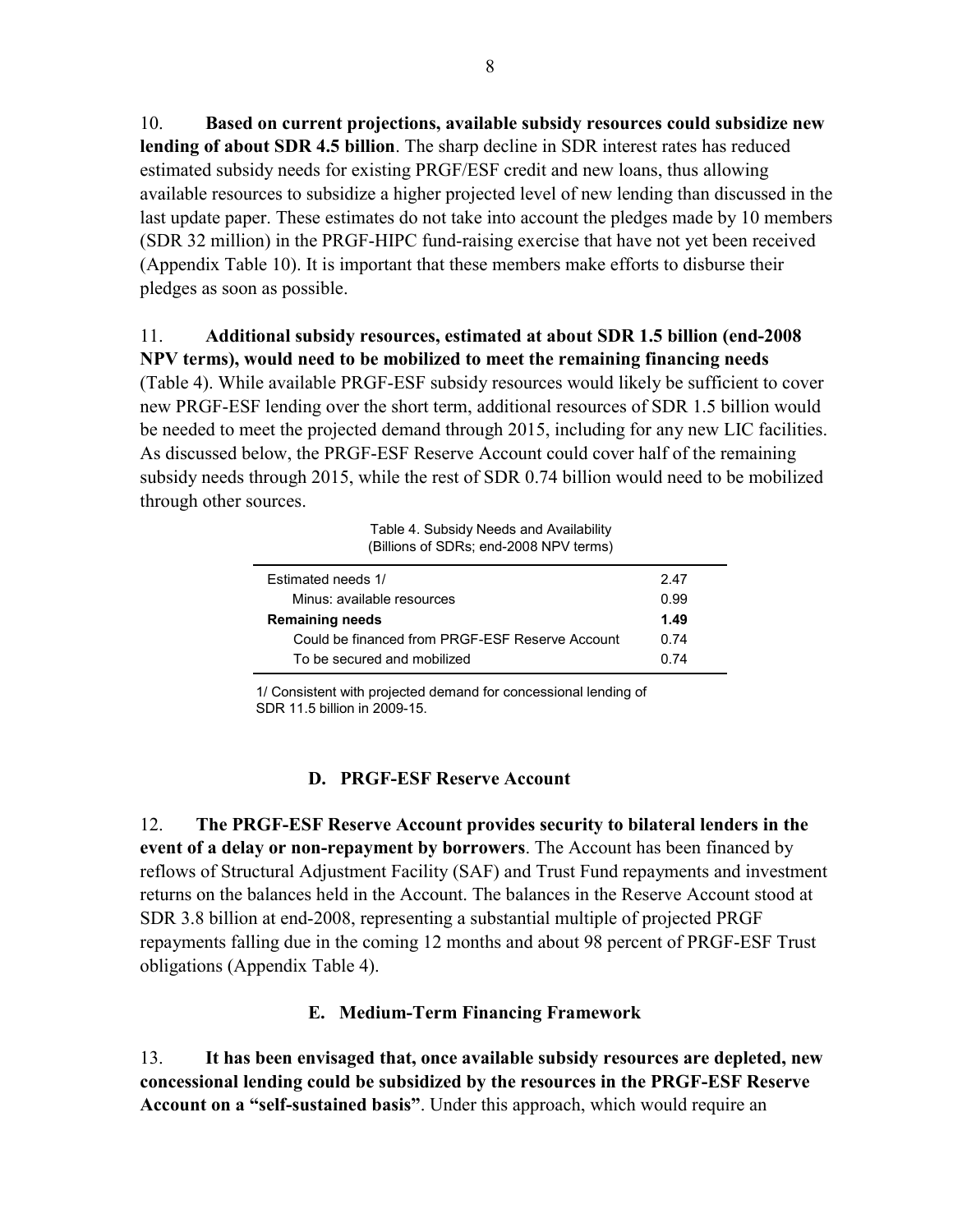amendment to the PRGF-ESF Trust Instrument and consents of all current Trust lenders, bilateral creditors would continue to provide loan resources that would be on-lent to LICs, while income earned on the balances in the Reserve Account would be used to finance interest subsidies. As under the current framework, the Reserve Account would also continue to provide security to lenders in the event of a delay or non-repayment by borrowers.

14. **Staff's updated projections indicate that the Reserve Account could subsidize annual lending of about SDR 0.7 billion on a sustained basis**. This is lower than estimated in the last update, reflecting lower interest rates, which reduce investment income on the Reserve Account balance and its subsidization capacity. These projections are subject to important assumptions regarding the rate of investment earned on the Reserve Account balance, interest rates paid to lenders, resumption of reimbursement of the GRA for PRGF-ESF administrative expenses, and repayments of overdue Trust Fund, SAF, and PRGF obligations by the protracted arrears cases once their arrears are cleared.

15. **Additional subsidy resources would be needed to supplement the Reserve Account subsidization capacity and meet LICs' financing needs over the medium term**. As near- and medium-term demand could rise significantly and the Reserve Account would offer limited subsidization capacity, additional subsidy resources, estimated at about SDR 0.74 billion over and above the resources available in the Reserve Account, would be needed to meet the projected demand through 2015.

**III. SUBSIDIZATION OF EMERGENCY ASSISTANCE**

16. **The Fund provides emergency assistance (ENDA and EPCA) to help member countries in the wake of natural disasters or as they emerge from conflict**. Starting in 2001, bilateral contributions have allowed the Fund to provide such assistance to PRGF-eligible members at a reduced rate of charge of 0.5 percent per annum (plus burdenshared adjustments) (Appendix Table 5).

17. **There have been several new developments since the last update**. In October 2008, Saudi Arabia effected its commitment made in 2005 to provide US\$4 million (SDR 2.7 million) for subsidization of ENDA and disbursed the first half of its contribution. In December 2008, Luxembourg provided a new contribution of Euro 0.54 million (SDR  $0.5$  million) to the EPCA/ENDA subsidy account.<sup>11</sup> On the borrowing side, Comoros requested a purchase of SDR 1.1 million (12.5 percent of quota) under the EPCA. This brings

 $\overline{a}$ 

 $11$  In the spirit of making the concessional financing framework more flexible, the Luxembourg authorities decided that they would not earmark their past and future contributions for emergency assistance so that these resources would be available for either ENDA or EPCA.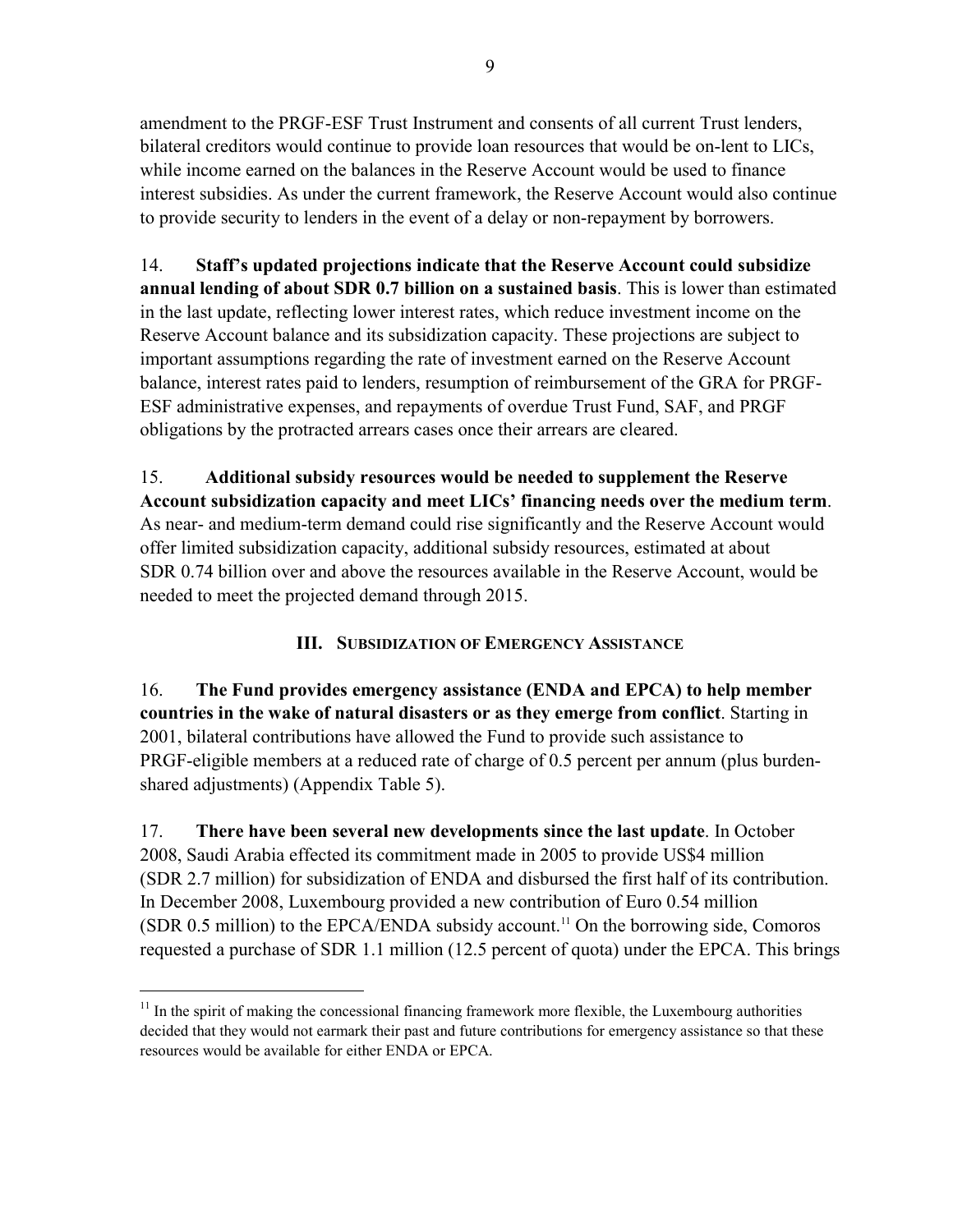the total number of countries that have benefited from subsidization of ENDA/EPCA to 17 (30 requests) (Appendix Table 6).

18. **Based on updated projections, available resources are likely sufficient to subsidize existing ENDA/EPCA credit**. This represents a significant improvement over the last update, as lower interest rates reduce estimated subsidy needs. Moreover, in March 2009, Côte d'Ivoire made an early repurchase of its outstanding EPCA credit of SDR 81.3 million, reducing subsidy needs by about SDR 5 million. Additional subsidy resources would, however, be needed to meet new requests for ENDA/EPCA.

# **IV. FINANCING OF HIPC AND MDRI DEBT RELIEF**

19. **The Fund has, to date, committed SDR 4.6 billion of debt relief to eligible countries**. This includes debt relief of SDR 2.3 billion to 35 countries under the HIPC Initiative and SDR 2.3 billion to 26 countries under the MDRI (Appendix Tables 7 and 8).<sup>12</sup>

20. **Since the last update, Côte d'Ivoire and Togo have reached HIPC decision point and Burundi has reached completion point**. In addition, the Board has approved additional interim HIPC assistance to four other countries: Central African Republic, Republic of Congo, Haiti, and Liberia.

# **A. Remaining HIPCs**

21. **The Fund's cost of debt relief to the remaining HIPCs is estimated at SDR 0.5 billion, in line with the previous estimate** (Table 5).<sup>13</sup> Of this amount, the estimated cost associated with those countries identified during the ring-fencing exercise is about SDR 9 million, slightly higher than estimated in the last update.<sup>14</sup>

22. **Available resources in the HIPC/MDRI accounts, at SDR 0.8 billion as of end-2008, are more than sufficient to cover the estimated cost**. 15 Specifically, available resources in the HIPC account are estimated to exceed the projected needs by about

<sup>15</sup> Excluding Liberia.

 $\overline{a}$ 

 $12$  MDRI debt relief has been extended to 24 countries that have reached HIPC completion point and two non-HIPCs (Cambodia and Tajikistan) with per capita income of US\$380 or less.

<sup>&</sup>lt;sup>13</sup> In end-2008 NPV terms; excluding Somalia, Sudan, and Zimbabwe.

<sup>&</sup>lt;sup>14</sup> The Kyrgyz Republic is excluded from the cost estimate, as the authorities indicated in early 2007 that they did not wish to avail themselves of debt relief under the HIPC Initiative. Also, the Nepalese authorities recently sent a letter to the IDA and IMF stating that Nepal has decided not to avail itself of debt relief under the HIPC Initiative and requested that it be removed from the list of HIPCs. The implications of this change, in terms of cost, will be discussed explicitly in the 2009 paper on the implementation of the HIPC Initiative and the MDRI.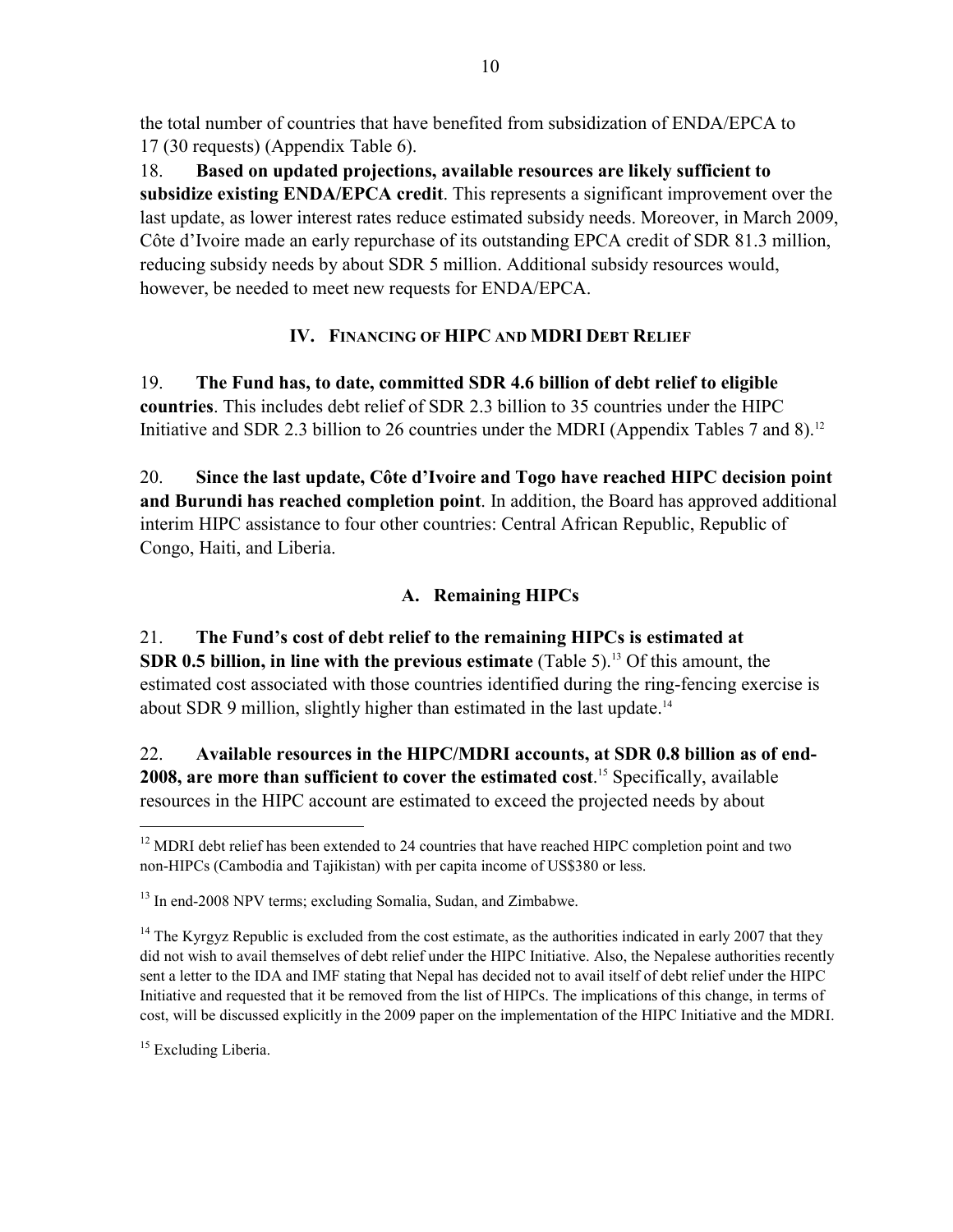SDR 0.1 billion, largely reflecting lower-than-estimated costs for Côte d'Ivoire and Togo. The two MDRI Trusts are estimated to incur a surplus of about SDR 0.2 billion mainly due to delays in reaching completion point by the Democratic Republic of the Congo. These estimates are based on assumptions regarding the timing of HIPC decision and completion points and the future path of interest rates, which are all subject to uncertainty. Moreover, they do not take into account potential needs for HIPC topping-up assistance, which are difficult to predict.<sup>16</sup>

| The estimated cost of debt relief to<br>23                                                                                                                                                             |                                                                                                       |                           |  |
|--------------------------------------------------------------------------------------------------------------------------------------------------------------------------------------------------------|-------------------------------------------------------------------------------------------------------|---------------------------|--|
| Liberia remains unchanged, at about<br><b>SDR 530 million.</b> <sup>17</sup> In total, 102 member countries<br>have pledged contributions of SDR 548 million,                                          | Table 5. Financing of Debt Relief to<br>the Remaining HIPCs<br>(Billions of SDRs; end-2008 NPV terms) |                           |  |
| sufficient to cover the estimated cost. To date, 75<br>contributors have transferred SDR 400 million of<br>their contributions to the Liberia Administered                                             | Resources available in<br>HIPC sub-account 1/<br><b>MDRI-I Trust</b><br><b>MDRI-II Trust</b>          | 0.8<br>0.5<br>0.3<br>0.04 |  |
| Account, while 12 others have placed their<br>contributions of SDR 28 million in the PRGF-HIPC<br>Trust. Commitments of SDR 121 million made by                                                        | <b>Financing needed from</b><br>HIPC sub-account<br><b>MDRI-I Trust</b><br><b>MDRI-II Trust</b>       | 0.5<br>0.4<br>0.1<br>0.01 |  |
| the remaining contributors have not yet been<br>received. As Liberia is making progress toward its<br>HIPC completion point, it is important that these<br>contributors make efforts to disburse their | <b>Remaining balance</b><br>HIPC sub-account<br><b>MDRI-I Trust</b><br><b>MDRI-II Trust</b>           | 0.3<br>0.1<br>0.2<br>0.03 |  |
| commitments expeditiously (Appendix Table 9).                                                                                                                                                          | 1/ Including resources in the HIPC Umbrella account.                                                  |                           |  |

#### **B. Protracted Arrears Cases**

24. **Providing debt relief to Somalia and Sudan would require substantial additional resources**. As of end-March 2009, the total stock of arrears of the two countries to the Fund amounted to SDR 1.2 billion. As the costs for providing debt relief to these countries were not included in the original financing framework of the HIPC Initiative and the MDRI,<sup>18</sup> additional financing would need to be identified and secured when these members are ready

<u>.</u>

<sup>&</sup>lt;sup>16</sup> To date, the Board has approved topping-up assistance to six countries (Burkina Faso, Ethiopia, Malawi, Niger, Rwanda, and São Tomé and Príncipe), amounting to SDR 63 million.

<sup>&</sup>lt;sup>17</sup> See *Liberia—Financing Modalities for Arrears Clearance and Debt Relief and Related Decision* (8/28/07).

<sup>&</sup>lt;sup>18</sup> Neither Sudan nor Somalia are eligible for debt relief under the MDRI, as there would be no MDRI-eligible debt following the clearance of their arrears. It would be possible, though, that they could be considered for "beyond-HIPC" debt relief, as was done in the case of Liberia.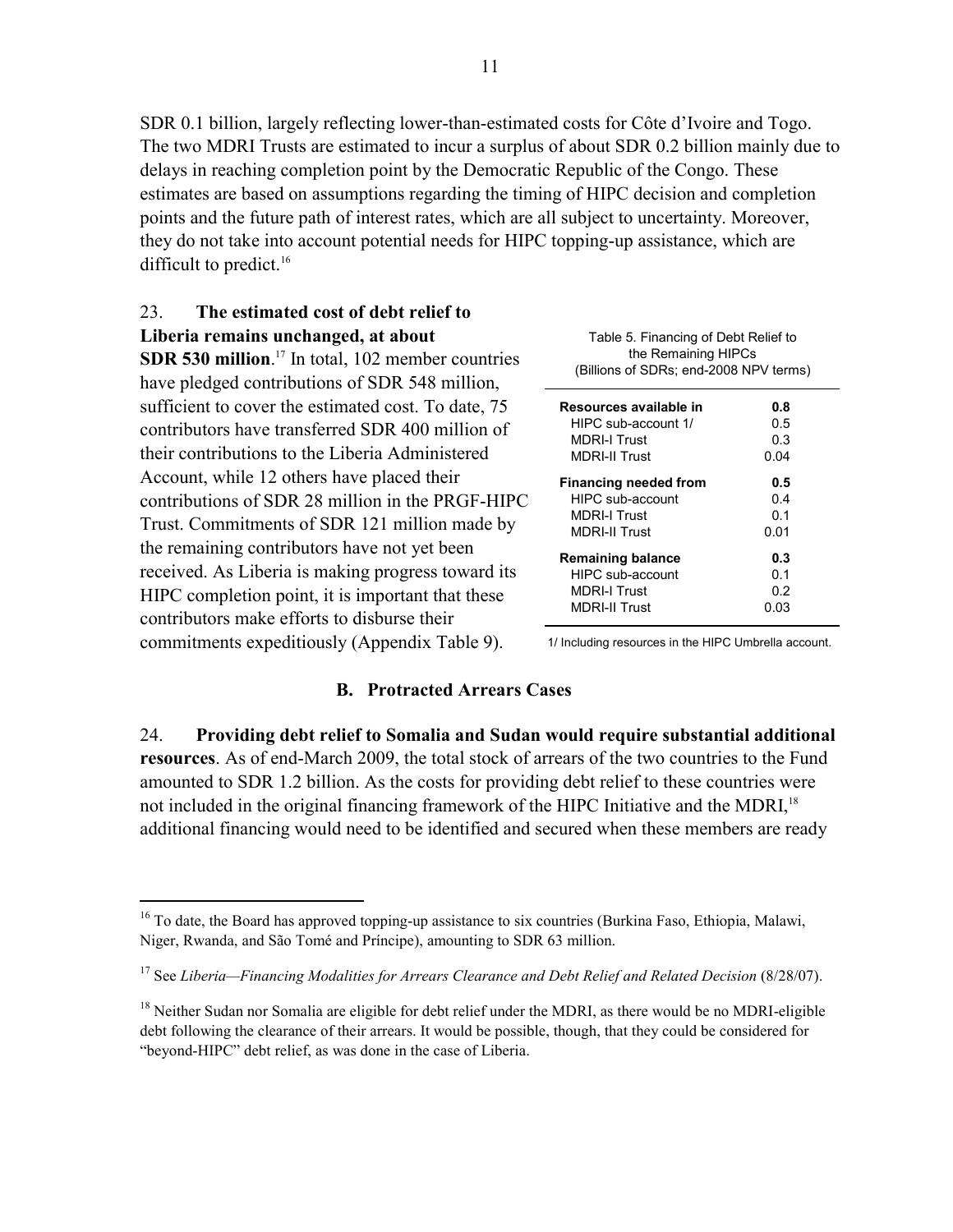to clear their arrears and embark on the HIPC Initiative.<sup>19</sup> The approach developed for Liberia's arrears clearance and debt relief, including the financing modalities, could provide a useful framework for Sudan and Somalia at an appropriate time.

25. **Additional resources could also potentially be needed to provide debt relief to Zimbabwe, if it were assessed to be eligible**. Currently, Zimbabwe is neither PRGF-eligible nor on the list of "ring-fenced" countries that could benefit from the HIPC Initiative. However, when Zimbabwe is ready to clear its arrears to the PRGF-ESF Trust (SDR 89 million at end-March 2009), an assessment would need to be made of Zimbabwe's eligibility for the HIPC Initiative based on relevant criteria, including whether the NPV of its debt at end-2004 exceeded the HIPC thresholds. Additional resources could be needed to cover any such HIPC and "beyond-HIPC" debt relief for Zimbabwe.

 $\overline{a}$ 

 $19$  In the context of the MDRI in 2005, the G-8 committed that donors would provide the extra resources necessary for full debt relief at completion point for the three protracted arrears cases (Liberia, Somalia, and Sudan).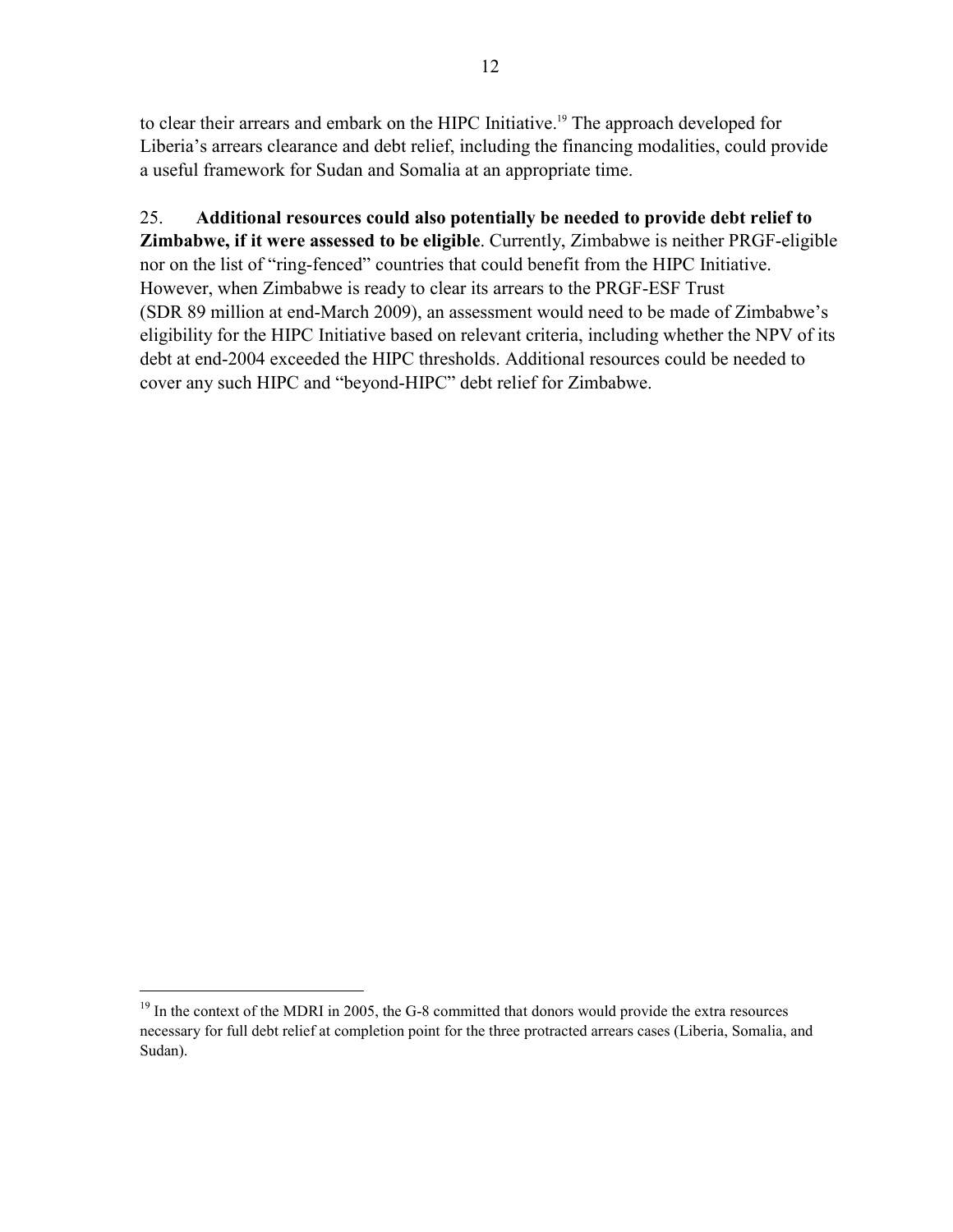|                                   |                          | PRGF-ESF Trust 1/2/                  | PRGF-HIPC Trust          |                     |                                       |                           |
|-----------------------------------|--------------------------|--------------------------------------|--------------------------|---------------------|---------------------------------------|---------------------------|
|                                   |                          | Subsidy contributions "as needed" 3/ |                          |                     | Subsidies and HIPC                    | Of which:                 |
|                                   | For<br>subsidization     | For MDRI<br>debt relief              | Total                    | Loan<br>commitments | grant contributions<br>"as needed" 3/ | Pending<br>"as needed" 3/ |
| <b>TOTAL</b>                      | 2,072.4                  | 1,120.0                              | 3,192.4                  | 15,759.7            | 1,562.3                               | 32.2                      |
| <b>Major industrial countries</b> | 1,299.4                  | 818.8                                | 2,118.2                  | 12,864.8            | 880.5                                 |                           |
| Canada                            | 129.8                    | 84.8                                 | 214.6                    | 700.0               | 48.8                                  |                           |
| France                            | 235.1                    | 116.4                                | 351.5                    | 2,900.0             | 82.2                                  | --                        |
| Germany                           | 113.2                    | 66.1                                 | 179.3                    | 2,750.0             | 127.2                                 |                           |
| Italy                             | 53.9                     | 84.4                                 | 138.3                    | 1,380.0             | 63.6                                  | --                        |
| Japan                             | 401.6                    | 253.4                                | 655.0                    | 5,134.8             | 144.0                                 |                           |
| United Kingdom                    | 266.1                    | 155.4                                | 421.5                    |                     | 82.2                                  |                           |
| <b>United States</b>              | 99.8                     | 58.3                                 | 158.0                    | $\sim$              | 332.6                                 |                           |
| <b>Other advanced countries</b>   | 645.8                    | 250.4                                | 896.2                    | 2,452.8             | 299.7                                 |                           |
| Australia                         | 12.8                     | 3.7                                  | 16.5                     | --                  | 24.8                                  |                           |
| Austria                           | 60.9                     | $\sim$                               | 60.9                     | $\sim$              | 14.3                                  |                           |
| Belgium                           | 66.1                     | 39.5                                 | 105.6                    | 350.0               | 35.3                                  |                           |
| Denmark                           | 40.4                     | 23.6                                 | 64.0                     | 100.0               | 18.5                                  | --                        |
| Finland                           | 25.9                     | 15.1                                 | 41.0                     | --                  | 8.0                                   |                           |
| Greece                            | 22.8                     | 13.3                                 | 36.1                     |                     | 6.3                                   |                           |
| Iceland                           | 2.6                      | 1.5                                  | 4.2                      | $\overline{a}$      | 0.9                                   |                           |
| Ireland                           | 5.3                      | 2.4                                  | 7.7                      | Ξ.                  | 5.9                                   |                           |
| Israel                            | $\overline{a}$           | $\overline{\phantom{a}}$             | $\overline{\phantom{a}}$ | $\overline{a}$      | 1.8                                   |                           |
| Korea                             | 39.6                     | 21.0                                 | 60.6                     | 92.7                | 15.9                                  |                           |
| Luxembourg                        | 12.9                     | Ξ.                                   | 12.9                     | $\overline{a}$      | 0.7                                   |                           |
| Netherlands                       | 128.5                    | $\overline{a}$                       | 128.5                    | 450.0               | 45.4                                  |                           |
| New Zealand                       | $\overline{a}$           | $\overline{\phantom{a}}$             | $\overline{\phantom{a}}$ | Ξ.                  | 1.7                                   |                           |
| Norway                            | 26.8                     | 15.7                                 | 42.4                     | 150.0               | 18.5                                  |                           |
| Portugal                          | 2.6                      | 1.4                                  | 4.0                      | $\overline{a}$      | 6.6                                   |                           |
| San Marino                        | $\sim$                   | $\ddotsc$                            | $\overline{a}$           | $\sim$              | $0.0*$                                |                           |
|                                   | 11.1                     | 6.5                                  | 17.6                     | $\overline{a}$      |                                       |                           |
| Singapore                         | 13.3                     | 3.1                                  | 16.5                     | 708.4               | 16.5                                  |                           |
| Spain                             |                          |                                      |                          |                     | 23.3                                  |                           |
| Sweden                            | 109.0                    | 65.0                                 | 174.0                    | $\sim$              | 18.3                                  | --                        |
| Switzerland                       | 65.2                     | 38.5                                 | 103.7                    | 601.7               | 37.0                                  |                           |
| <b>Fuel exporting countries</b>   | 10.2                     | 6.1                                  | 16.3                     | 49.5                | 114.3                                 | 23.2                      |
| Algeria                           | $\overline{a}$           | $\overline{a}$                       | Ξ.                       | $\overline{a}$      | 5.5                                   | --                        |
| <b>Bahrain</b>                    | $\overline{a}$           | $\overline{a}$                       | L.                       | $\overline{a}$      | 0.9                                   | 0.9                       |
| Brunei Darussalam                 | $\sim$                   | --                                   | $\sim$                   | $\sim$              | 0.1                                   | ÷.                        |
| Gabon                             | $\overline{a}$           | $\sim$                               | L.                       | $\overline{a}$      | 2.5                                   | 1.9                       |
| Iran, Islamic Republic of         | 1.0                      | 0.6                                  | 1.5                      |                     | 2.2                                   | Ξ.                        |
| Kuwait                            | $\sim$                   | $\sim$                               | $\sim$                   | $\sim$              | 3.1                                   | --                        |
| Libya                             | $\overline{a}$           | Ξ.                                   | Ξ.                       | $\overline{a}$      | 7.3                                   | ۵.                        |
| Nigeria                           | $\overline{a}$           |                                      | ۵.                       | $\sim$              | 13.9                                  |                           |
| Oman                              | $\overline{a}$           | --                                   | н.                       | $\sim$              | 0.8                                   |                           |
| Qatar                             | Ξ.                       | Ξ.                                   | Ξ.                       | Ξ.                  | 0.5                                   |                           |
| Saudi Arabia                      | 9.2                      | 5.5                                  | 14.7                     | 49.5                | 53.5                                  | --                        |
| <b>United Arab Emirates</b>       | $\overline{\phantom{a}}$ |                                      |                          | $\overline{a}$      | 3.8                                   |                           |
| Venezuela                         | $\overline{a}$           | $\overline{a}$                       | ۵.                       | $\overline{a}$      | 20.4                                  | 20.4                      |

| Appendix Table 1. Summary of Bilateral Contributions to the PRGF-ESF and PRGF-HIPC Trusts |
|-------------------------------------------------------------------------------------------|
| (In millions of SDRs; as of end-December 2008)                                            |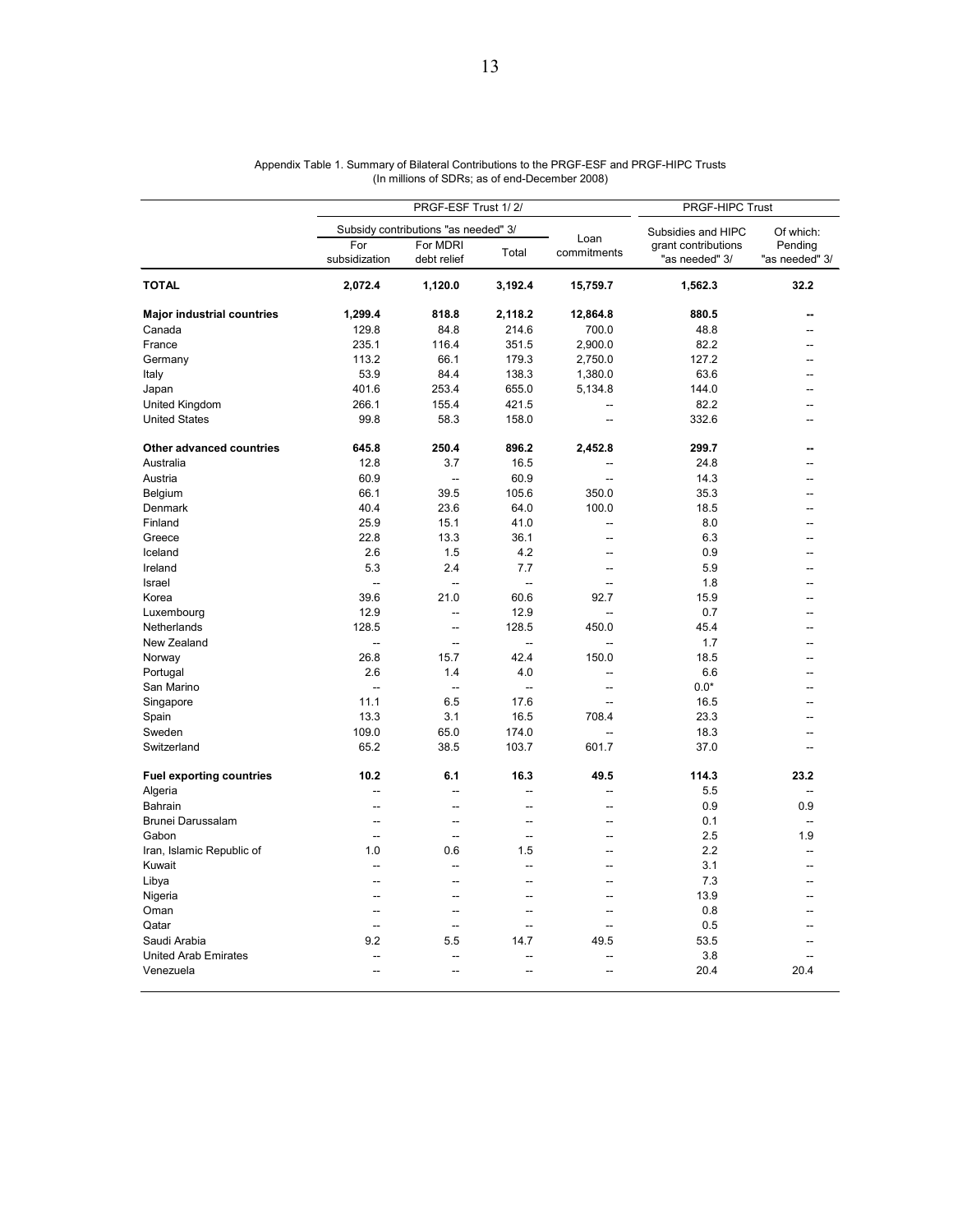|                                |                          | PRGF-ESF Trust 1/2/                  | PRGF-HIPC Trust          |                     |                                       |                           |
|--------------------------------|--------------------------|--------------------------------------|--------------------------|---------------------|---------------------------------------|---------------------------|
|                                |                          | Subsidy contributions "as needed" 3/ |                          |                     | Subsidies and HIPC                    | Of which:                 |
|                                | For<br>subsidization     | For MDRI<br>debt relief              | Total<br>committed       | Loan<br>commitments | grant contributions<br>"as needed" 3/ | Pending<br>"as needed" 3/ |
| Other developing countries     | 105.2                    | 44.8                                 | 150.0                    | 355.6               | 224.7                                 | 9.1                       |
| Argentina                      | 19.7                     | 11.5                                 | 31.2                     | $\overline{a}$      | 16.2                                  | 6.4                       |
| Bangladesh                     | 0.6                      | 0.2                                  | 0.8                      |                     | 1.7                                   |                           |
| <b>Barbados</b>                | --                       | μ.                                   | ÷.                       | $\overline{a}$      | 0.4                                   |                           |
| <b>Belize</b>                  | $\overline{\phantom{a}}$ | $\overline{\phantom{a}}$             | $\overline{\phantom{a}}$ | $-$                 | 0.3                                   |                           |
| <b>Botswana</b>                | 1.0                      | 0.6                                  | 1.6                      | $\overline{a}$      | 6.4                                   |                           |
| <b>Brazil</b>                  | $\overline{a}$           | $\overline{a}$                       | $\overline{\phantom{a}}$ | $\sim$              | 15.0                                  |                           |
| Cambodia                       | $\overline{\phantom{a}}$ | $\overline{a}$                       | $\overline{\phantom{a}}$ |                     | $0.0*$                                |                           |
| Chile                          | 2.2                      | 1.3                                  | 3.6                      | $\overline{a}$      | 4.4                                   |                           |
| China                          | 10.4                     | 4.2                                  | 14.7                     | 200.0               | 19.7                                  |                           |
| Colombia                       | -−                       | --                                   | Ξ.                       | --                  | 0.9                                   |                           |
| Cyprus                         | Ξ.                       | Ξ.                                   | Ξ.                       | $\overline{a}$      | 0.8                                   | $\overline{a}$            |
| Dominican Republic             | $-$                      |                                      | Ξ.                       | $\overline{a}$      | 0.5                                   | 0.5                       |
| Egypt                          | 7.4                      | 4.3                                  | 11.8                     | 155.6               | 1.3                                   |                           |
| Fiji                           | $\overline{a}$           | $\sim$                               | ÷.                       | $\overline{a}$      | 0.1                                   | --                        |
| Ghana                          | --                       | --                                   | Ξ.                       | --                  | 0.5                                   |                           |
| Grenada                        | $\sim$                   | $\overline{a}$                       | L.                       | $\sim$              | 0.1                                   | 0.1                       |
| India                          | 12.4                     | ÷.                                   | 12.4                     |                     | 22.9                                  |                           |
| Indonesia                      | 3.7                      | 2.1                                  | 5.8                      |                     | 8.2                                   |                           |
| Jamaica                        | --                       | $\overline{a}$                       | ÷.                       | $\overline{a}$      | 2.7                                   | --                        |
| Lebanon                        | $\overline{a}$           | Ξ.                                   | 44                       | --                  | 0.4                                   | 0.4                       |
| Malaysia                       | 19.1                     | 11.2                                 | 30.3                     |                     | 12.7                                  | --                        |
| Maldives                       | $\overline{a}$           | $\overline{\phantom{a}}$             | ÷.                       | $\sim$              | $0.0*$                                | 0.0                       |
| Malta                          | 0.9                      | 0.5                                  | 1.3                      | --                  | 1.1                                   |                           |
| <b>Mauritius</b>               | $\overline{a}$           | μ.                                   | L.                       | $\overline{a}$      | 0.1                                   | --                        |
| Mexico                         | $\overline{a}$           | $\overline{\phantom{a}}$             | 44                       | $\overline{a}$      | 54.5                                  |                           |
|                                |                          |                                      |                          |                     | $0.0*$                                |                           |
| Micronesia, F. S.              | --                       | μ.<br>3.2                            | $\overline{a}$           | --                  |                                       |                           |
| Morocco                        | 5.4                      |                                      | 8.6                      | $\overline{a}$      | 1.6                                   |                           |
| Pakistan                       | 2.0                      | 0.3                                  | 2.3                      | --                  | 3.4                                   |                           |
| Paraguay                       | Ξ.                       | --                                   | Ξ.                       | Ξ.                  | 0.1                                   |                           |
| Peru                           | $\overline{a}$           |                                      | --                       | $\overline{a}$      | 2.5                                   |                           |
| Philippines                    | --                       | --                                   | --                       | $\overline{a}$      | 6.7                                   |                           |
| Samoa                          | $\overline{a}$           |                                      | ш.                       | $\sim$              | $0.0*$                                |                           |
| South Africa                   | Ξ.                       | ۵.                                   | ÷.                       | Ξ.                  | 28.6                                  |                           |
| Sri Lanka                      |                          |                                      | Ξ.                       |                     | 0.6                                   |                           |
| St. Lucia                      | $\overline{a}$           | $\overline{a}$                       | $\overline{a}$           | $\overline{a}$      | 0.1                                   |                           |
| St. Vincent and the Grenadines | --                       | --                                   | --                       | --                  | 0.1                                   |                           |
| Swaziland                      | Ξ.                       |                                      | ш.                       | --                  | $0.0*$                                |                           |
| Thailand                       | 7.4                      | 4.4                                  | 11.9                     | $\overline{a}$      | 4.5                                   |                           |
| Tonga                          | --                       | --                                   | --                       | ۵.                  | $0.0*$                                |                           |
| <b>Trinidad and Tobago</b>     | $\overline{a}$           | $\overline{a}$                       | $\overline{a}$           | $\sim$              | 1.6                                   | 1.6                       |
| Tunisia                        | 0.6                      | 0.3                                  | 0.9                      | Ξ.                  | 1.5                                   |                           |
| Turkey                         | 11.6                     | --                                   | 11.6                     |                     | $\overline{\phantom{a}}$              |                           |
| Uruguay                        | 0.8                      | 0.5                                  | 1.3                      | $\overline{a}$      | 2.2                                   |                           |
| Vanuatu                        |                          |                                      |                          |                     | 0.1                                   | 0.1                       |
| Vietnam                        | Ξ.                       | -−                                   | Ξ.                       |                     | 0.4                                   | $\overline{\phantom{a}}$  |

Appendix Table 1 (continued). Summary of Bilateral Contributions to the PRGF-ESF and PRGF-HIPC Trusts (In millions of SDRs; as of end-December 2008)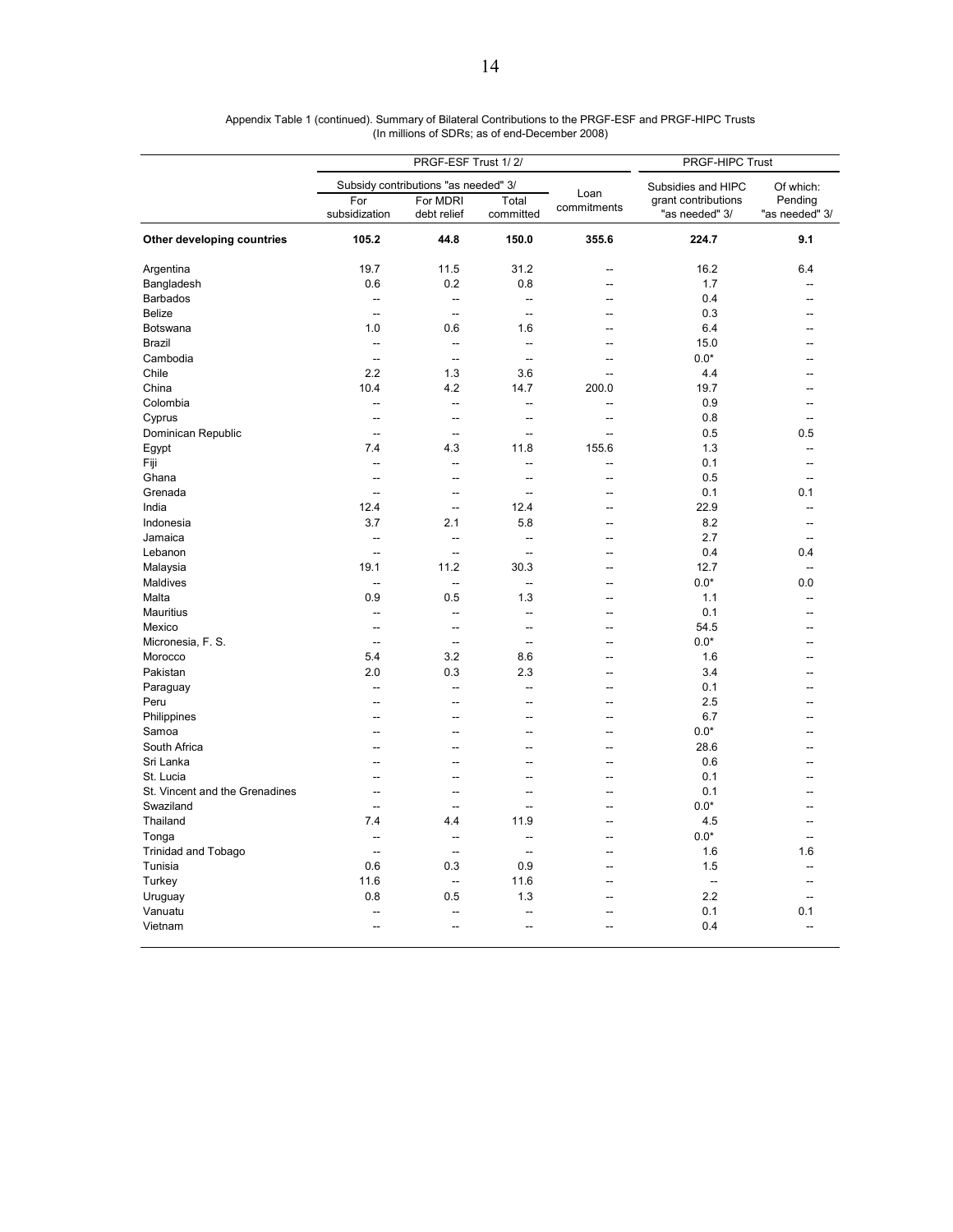|                                                                       |                      | PRGF-ESF Trust 1/2/                  | PRGF-HIPC Trust    |                     |                                       |                           |
|-----------------------------------------------------------------------|----------------------|--------------------------------------|--------------------|---------------------|---------------------------------------|---------------------------|
|                                                                       |                      | Subsidy contributions "as needed" 3/ |                    |                     | Subsidies and HIPC                    | Of which:                 |
|                                                                       | For<br>subsidization | For MDRI debt<br>relief              | Total<br>committed | Loan<br>commitments | grant contributions<br>"as needed" 3/ | Pending<br>"as needed" 3/ |
| <b>Countries in transition</b>                                        | 11.8                 |                                      | 11.8               | --                  | 42.9                                  |                           |
| Croatia                                                               |                      |                                      |                    |                     | 0.4                                   |                           |
| Czech Republic                                                        | 11.8                 |                                      | 11.8               |                     | 4.1                                   |                           |
| Estonia                                                               | --                   |                                      | --                 |                     | 0.5                                   |                           |
| Hungary                                                               | --                   |                                      |                    |                     | 6.0                                   |                           |
| Latvia                                                                |                      |                                      |                    |                     | 1.0                                   |                           |
| Poland                                                                |                      |                                      |                    |                     | 12.0                                  |                           |
| <b>Russian Federation</b>                                             |                      |                                      |                    |                     | 14.6                                  |                           |
| Slovak Republic                                                       |                      |                                      |                    |                     | 4.0                                   |                           |
| Slovenia                                                              |                      |                                      |                    |                     | 0.4                                   |                           |
| Memorandum Item:<br><b>OPEC Fund for International</b><br>Development |                      |                                      |                    | 37.0                |                                       |                           |

| Appendix Table 1 (concluded). Summary of Bilateral Contributions to the PRGF-ESF and PRGF-HIPC Trusts |
|-------------------------------------------------------------------------------------------------------|
| (In millions of SDRs; as of end-December 2008)                                                        |

\* Less than SDR 5,000.

1/ Subsidy contributions of Bangladesh, Belgium, Czech Republic, India, Luxembourg, Netherlands, Saudi Arabia, Sweden, and Thailand are held in the PRGF Subsidy Account. Tunisia's contribution is held in both PRGF Subsidy Account and ESF Subsidy Account. All other countries' contributions are held in the PRGF-ESF Subsidy Account.

2/ Excludes the G-8 commitment of SDR 100 million in end-2005 NPV terms and new ESF subsidy contributions.

3/ Estimated values of total contributions include forthcoming contributions that are not yet received. The term "as needed" refers to the nominal sum of concessional assistance taking into account the profile of subsidy needs associated with PRGF lending and the provision of HIPC assistance, respectively.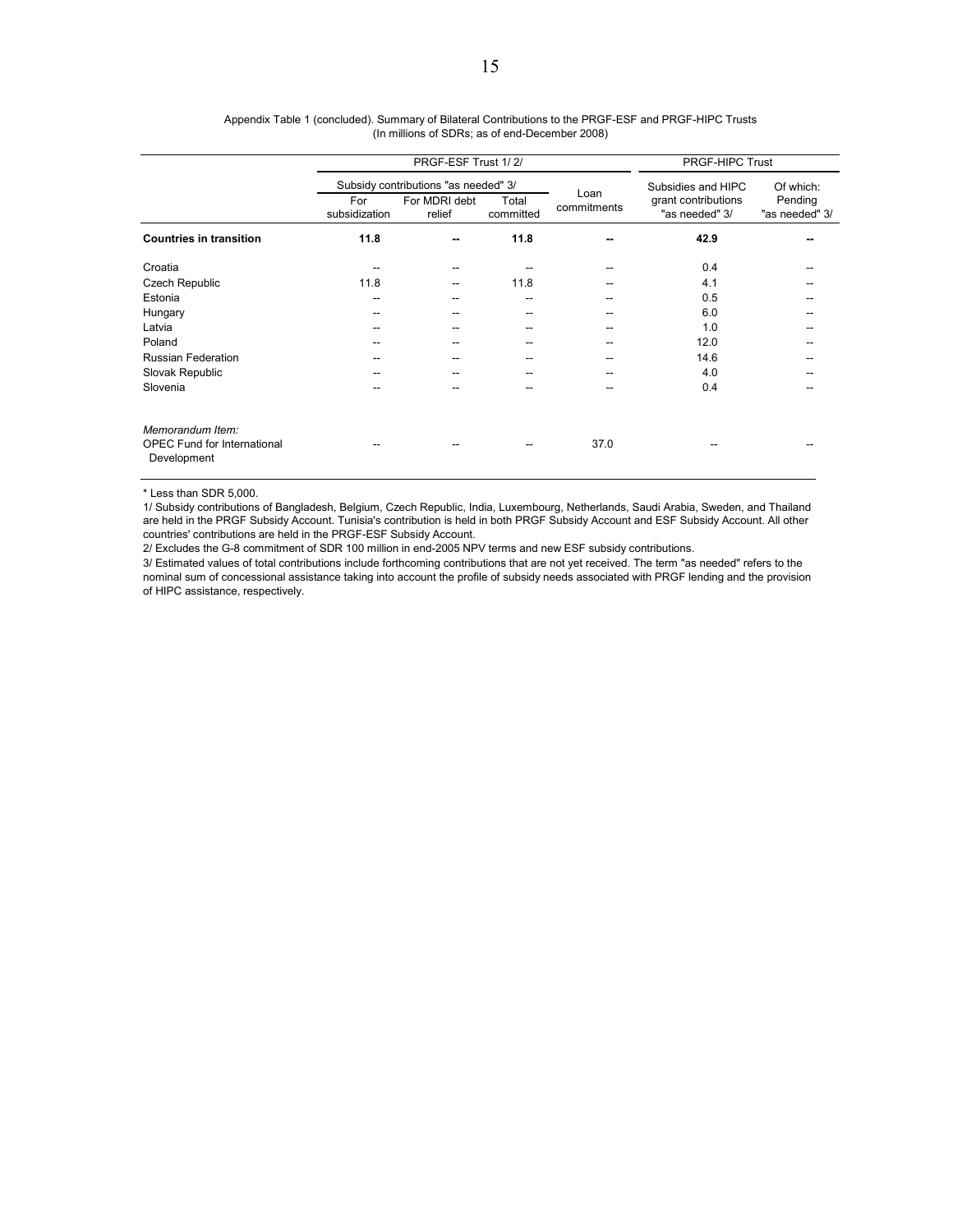| Appendix Table 2. PRGF-ESF Trust-Loan Agreements |
|--------------------------------------------------|
| (In millions of SDRs; as of end-2008)            |

|                                                                  | Effective date                | <b>Expiration date</b>         | Loan           | Amount Disbursed |                             | Early repayment related  | Amount         |
|------------------------------------------------------------------|-------------------------------|--------------------------------|----------------|------------------|-----------------------------|--------------------------|----------------|
|                                                                  | of agreement                  | for drawings                   | commitments    | Amount           | In percent of<br>commitment | to the MDRI              | outstanding    |
| <b>Belgium</b>                                                   |                               |                                |                |                  |                             |                          |                |
| National Bank of Belgium 1/                                      | Jul. 2, 1999                  | Dec. 31, 2014                  | 350.0          | 280.5            | 80.1                        | 163.0                    | 86.4           |
| Canada                                                           |                               |                                |                |                  |                             |                          |                |
| Government of Canada                                             | Feb. 22, 1989                 | Dec. 31, 1997                  | 300.0          | 300.0            | 100.0                       | 16.1                     |                |
| Government of Canada                                             | May 9, 1995                   | Dec. 31, 2005                  | 400.0          | 400.0            | 100.0                       | 110.1                    | 170.5          |
| China                                                            |                               |                                |                |                  |                             |                          |                |
| Government of China 1/                                           | Jul. 05, 1994                 | Dec. 31, 2014                  | 200.0          | 200.0            | 100.0                       | 49.0                     | 91.6           |
| <b>Denmark</b>                                                   |                               |                                |                |                  |                             |                          |                |
| National Bank of Denmark                                         | May 3, 2000                   | Dec. 31, 2003                  | 100.0          | 100.0            | 100.0                       | 100.0                    |                |
| Egypt                                                            |                               |                                |                |                  |                             |                          |                |
| Central Bank of Egypt 1/                                         | Jun. 13, 1994                 | Dec. 31, 2014                  | 155.6          | 127.5            | 82.0                        | 21.9                     | 41.5           |
| France                                                           |                               |                                |                |                  |                             |                          |                |
| Agence Française de Développement 2/                             | Apr. 05, 1988                 | Dec. 31, 1997                  | 800.0          | 800.0            | 100.0                       |                          |                |
| Agence Française de Développement 2/                             | Jan. 03, 1995                 | Dec. 31, 2005                  | 750.0          | 750.0            | 100.0                       | $\sim$                   | 206.4          |
| Agence Française de Développement 1/2/                           | Dec. 17, 1999                 | Dec. 31, 2014                  | 1,350.0        | 748.5            | 55.4                        | 376.1                    | 372.4          |
| Germany                                                          |                               |                                |                |                  |                             |                          |                |
| Kreditanstalt für Wiederaufbau<br>Kreditanstalt für Wiederaufbau | Mar. 31, 1989<br>May 17, 1995 | Dec. 31, 1997<br>Dec. 31, 2005 | 700.0<br>700.0 | 700.0<br>700.0   | 100.0<br>100.0              | 19.7<br>313.0            | 113.7          |
| Kreditanstalt für Wiederaufbau 1/                                | Jun. 19, 2000                 | Dec. 31, 2009                  | 1,350.0        | 377.3            | 27.9                        | 180.6                    | 171.7          |
| Italy                                                            |                               |                                |                |                  |                             |                          |                |
| Bank of Italy 3/                                                 | Oct. 04, 1990                 | Dec. 31, 1997                  | 370.0          | 370.0            | 100.0                       | 11.7                     | $\overline{a}$ |
| Bank of Italy 3/                                                 | May. 29, 1998                 | Dec. 31, 2005                  | 210.0          | 210.0            | 100.0                       | 170.9                    | $\sim$         |
| Bank of Italy 1/                                                 | Mar. 1, 2000                  | Dec. 31, 2014                  | 800.0          | 597.8            | 74.7                        | 63.5                     | 463.2          |
| Japan                                                            |                               |                                |                |                  |                             |                          |                |
| Japan Bank for International Cooperation 4/                      | Apr. 12, 1988                 | Dec. 31, 1997                  | 2,200.0        | 2,200.0          | 100.0                       | $\sim$                   |                |
| Japan Bank for International Cooperation 1/4/                    | Oct. 05, 1994                 | Dec. 31, 2014                  | 2,934.8        | 2,754.9          | 93.9                        | $\overline{\phantom{a}}$ | 1,698.4        |
| Korea                                                            |                               |                                |                |                  |                             |                          |                |
| Bank of Korea                                                    | Apr. 20 1989                  | Dec. 31, 1997                  | 65.0           | 65.0             | 100.0                       | 0.3                      |                |
| Bank of Korea                                                    | Jun. 20, 1994                 | Dec. 31, 2005                  | 27.7           | 27.7             | 100.0                       | 20.0                     |                |
| <b>Netherlands</b>                                               |                               |                                |                |                  |                             |                          |                |
| Bank of the Netherlands 1/                                       | Sep. 29, 1999                 | Dec. 31, 2014                  | 450.0          | 346.3            | 76.9                        | 55.2                     | 274.8          |
| Norway                                                           |                               |                                |                |                  |                             |                          |                |
| Bank of Norway                                                   | Apr. 14, 1988                 | Dec. 31, 1997                  | 90.0<br>60.0   | 90.0<br>60.0     | 100.0<br>100.0              | 2.7<br>32.5              |                |
| Bank of Norway                                                   | Jun. 16, 1994                 | Dec. 31, 2005                  |                |                  |                             |                          |                |
| OPEC Fund for International Development 5/                       | Dec. 20, 1994                 | Dec. 31, 2005                  | 37.0           | 37.0             | 100.0                       | 25.7                     |                |
| Spain                                                            |                               |                                |                |                  |                             |                          |                |
| Bank of Spain 6/                                                 | Jun. 20, 1988                 | Jun. 30, 1993                  | 216.4          | 216.4            | 100.0                       | $\overline{\phantom{a}}$ |                |
| Government of Spain                                              | Feb. 08, 1995                 | Dec. 31, 2005                  | 67.0           | 67.0             | 100.0                       |                          | 20.6           |
| Bank of Spain 1/                                                 | Feb. 14, 2000                 | Dec. 31, 2014                  | 425.0          | 259.5            | 61.1                        | 41.4                     | 218.1          |
| Switzerland                                                      |                               |                                |                |                  |                             |                          |                |
| Swiss Confederation 7/                                           | Dec. 23, 1988                 | Dec. 31, 1997                  | 200.0          | 200.0            | 100.0                       | $\overline{\phantom{a}}$ |                |
| Swiss National Bank 1/                                           | Jun. 22, 1995                 | Dec. 31, 2014                  | 401.7          | 333.3            | 83.0                        | 44.7                     | 196.2          |
| Subtotal                                                         |                               |                                | 15,710.2       | 13,318.7         | 84.8                        | 1,818.0                  | 4,125.6        |
| <b>Associated Agreement -</b>                                    |                               |                                |                |                  |                             |                          |                |
| Saudi Fund for Development (SFD)                                 | Feb. 27, 1989                 | 8/                             | 49.5           | 49.5             | 100.0                       |                          |                |
| Total Loan and Associated Loan Agreements 9/                     |                               |                                | 15.759.7       | 13.368.2         | 84.8                        | 1.818.0                  | 4.125.6        |

1/ Including additional loan commitments for interim PRGF operations.

2/ Before April 17, 1998, known as Caisse Française de Développement.

3/ In late 1999, the Bank of Italy replaced the Ufficio Italiano dei Cambi as lender to the PRGF Trust.

4/ On October 1, 1999, the Export-Import Bank of Japan merged with the Overseas Economic Cooperation Fund and became the Japan Bank for International Cooperation.

5/ The loan commitment is for the SDR equivalent of US\$50 million.

6/ The original loan commitment of the Bank of Spain was SDR 220 million; however, only SDR 216.4 million was drawn and disbursed by the expiration date for drawings.

7/ The full loan commitment of SDR 200 million was drawn in January 1989; this amount was fully disbursed to borrowers by March 1994.

8/ On August 26, 1998, the SFD indicated that it did not intend to make further loans in association with the PRGF.

9/ Any mismatch of outstanding resources between the amount owed by PRGF borrowers and the amount owed to PRGF lenders arises because of mismatches in timing between drawdowns<br>from lenders to the Trust and disbursements of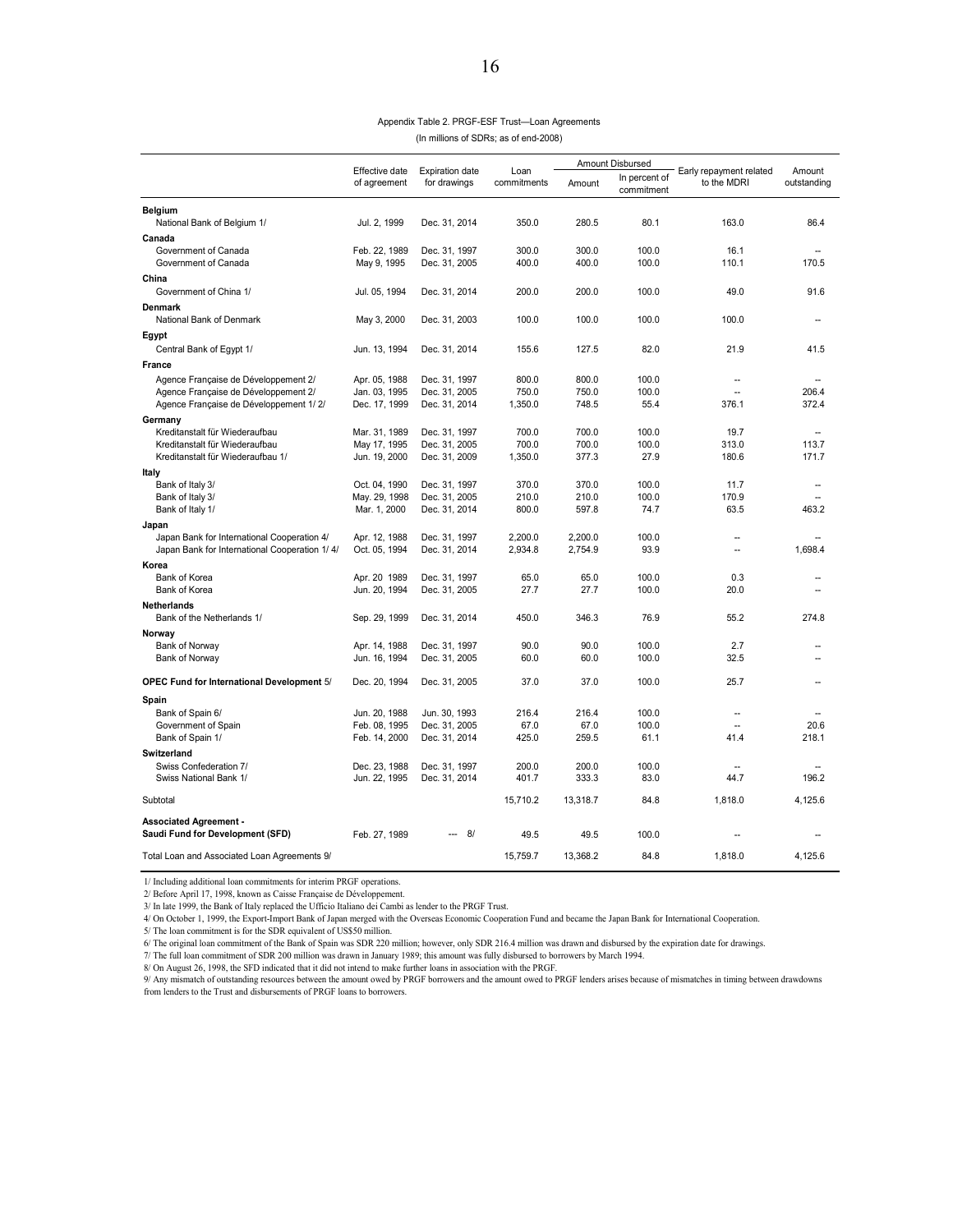#### Appendix Table 3. PRGF-ESF Trust—Subsidy Agreements 1/ (In millions of SDRs; as of end-2008)

|                                                 | Effective date of             | Deposit/Investment Amount          |        |          | Interest<br>Rate | Maturity  |                     |
|-------------------------------------------------|-------------------------------|------------------------------------|--------|----------|------------------|-----------|---------------------|
|                                                 | agreement                     | Vehicle 2/                         | Agreed | Received | Outstanding      | (percent) | (years)             |
| Austria                                         |                               |                                    |        |          |                  |           |                     |
| Austrian National Bank                          | Jun. 8, 1988                  | Admin. Account                     | 60.0   | 60.0     | Ξ.               | 0.5       | $5\frac{1}{2} - 10$ |
| Austrian National Bank                          | Apr. 19, 1994                 | Admin. Account                     | 50.0   | 50.0     | ц,               | 0.5       | $5\frac{1}{2} - 10$ |
| <b>Belgium</b>                                  |                               |                                    |        |          |                  |           |                     |
| National Bank of Belgium                        | Jun. 30, 1989                 | Admin. Account                     | 100.0  | 100.0    | ц,               | 0.5       | 10                  |
| National Bank of Belgium                        | Apr. 21, 1994                 | Admin. Account                     | 80.0   | 80.0     | Ξ.               | 0.5       | 10                  |
| <b>Botswana</b>                                 |                               |                                    |        |          |                  |           |                     |
| Bank of Botswana 3/4/                           | Jun. 30, 1994                 | Admin. Account                     | 6.9    | 6.9      | $\overline{a}$   | 2.0       | 10                  |
| Chile                                           |                               |                                    |        |          |                  |           |                     |
| Banco Central de Chile                          | Aug. 24, 1994                 | Admin. Account                     | 15.0   | 15.0     | $\overline{a}$   | 0.5       | 5                   |
| Greece                                          |                               |                                    |        |          |                  |           |                     |
| <b>Bank of Greece</b>                           | Nov. 30, 1988                 | Admin. Account                     | 35.0   | 35.0     | Ξ.               | 0.5       | $5\frac{1}{2} - 10$ |
| <b>Bank of Greece</b>                           | Apr. 22, 1994                 | Admin. Account                     | 35.0   | 35.0     | Ξ.               | 0.5       | $5\frac{1}{2} - 10$ |
| Indonesia                                       |                               |                                    |        |          |                  |           |                     |
| Bank Indonesia 5/                               | Jun. 23, 1994                 | Admin. Account                     | 25.0   | 25.0     | $\overline{a}$   | $\sim$    | 10                  |
| Iran, Islamic Republic of                       |                               |                                    |        |          |                  |           |                     |
| Central Bank of Iran                            | May 24, 1994                  | Admin, Account                     | 5.0    | 5.0      | $\overline{a}$   | 0.5       | 10                  |
| Malaysia                                        |                               |                                    | 40.0   | 40.0     | Ξ.               | 0.5       | 10                  |
| Bank Negara Malaysia<br>Bank Negara Malaysia 4/ | May 17, 1988<br>Jun. 30, 1994 | Subsidy Account<br>Subsidy Account | 40.0   | 40.0     | Ξ.               | 2.0       | 10                  |
| Malta                                           |                               |                                    |        |          |                  |           |                     |
| Central Bank of Malta                           | Dec. 13, 1989                 | Subsidy Account                    | 1.4    | 1.4      | $\overline{a}$   | 0.5       | 13                  |
| Central Bank of Malta                           | May 27, 1994                  | PRGF-ESF                           | 1.4    | 1.4      | Ξ.               | 0.5       | 13                  |
|                                                 |                               | Subsidy Account                    |        |          |                  |           |                     |
| Pakistan                                        |                               |                                    |        |          |                  |           |                     |
| State Bank of Pakistan 6/                       | Apr. 21, 1994                 | PRGF-ESF                           | 10.0   | 10.0     | 10.0             | 0.5       | 16                  |
|                                                 |                               | Subsidy Account                    |        |          |                  |           |                     |
| Portugal                                        |                               |                                    |        |          |                  |           |                     |
| Banco do Portugal                               | May 5, 1994                   | Admin. Account                     | 13.1   | 13.1     | 0.4              | 0.5       | $6 - 10$            |
| Saudi Arabia                                    |                               |                                    |        |          |                  |           |                     |
| The Saudi Fund for Development and              | April 11, 2006                | PRGF-ESF                           | 132.6  | 38.2     | 38.2             | 0.5       | 15%                 |
| the Kingdom of Saudi Arabia 7/                  |                               | Subsidy Account                    |        |          |                  |           |                     |
| Singapore                                       |                               |                                    |        |          |                  |           |                     |
| Monetary Authority of Singapore                 | Nov. 4, 1988                  | Subsidy Account                    | 40.0   | 40.0     |                  | 2.0       | 10                  |
| Monetary Authority of Singapore 4/              | May 20, 1994                  | Subsidy Account                    | 40.0   | 40.0     | Ξ.               | 2.0       | 10                  |
| Spain                                           |                               |                                    |        |          |                  |           |                     |
| Government of Spain 8/                          | Feb. 8, 1995                  | PRGF-ESF                           | 60.3   | 43.3     | 16.0             | 0.5       | 10                  |
|                                                 |                               | Subsidy Account                    |        |          |                  |           |                     |
| <b>Thailand</b><br>Bank of Thailand             | Jun. 14, 1988                 | Subsidy Account                    | 20.0   | 20.0     | ц,               | 2.0       | 10                  |
| Bank of Thailand                                | Apr. 22, 1994                 | Subsidy Account                    | 40.0   | 40.0     | Ξ.               | 2.0       | 10                  |
| <b>Trinidad and Tobago</b>                      |                               |                                    |        |          |                  |           |                     |
| Government of Trinidad and Tobago               | Dec. 7, 2006                  | PRGF-ESF                           | 3.0    | 3.0      | 3.0              | 1.0       | 10                  |
|                                                 |                               | Subsidy Account                    |        |          |                  |           |                     |
| Tunisia                                         |                               |                                    |        |          |                  |           |                     |
| Banque Centrale de Tunisie 9/                   | May 4, 1994                   | Subsidy Account                    | 3.6    | 3.6      | --               | 0.5       | 10                  |
| Uruguay                                         |                               |                                    |        |          |                  |           |                     |
| Banco Central del Uruguay 10/                   | Jul. 7, 1994                  | Subsidy Account                    | 7.2    | 7.2      |                  |           | 10                  |
|                                                 |                               |                                    |        |          |                  |           |                     |
| Total                                           |                               |                                    | 864.4  | 753.1    | 67.7             |           |                     |

1/ Subsidy contributions to the PRGF-ESF Trust result from the difference between the investment income on contributions and the below market rate of interest paid to contributors.

2/ In January 2006, the original PRGF Subsidy Account was renamed as the PRGF-ESF Subsidy Account, and two new subsidy accounts, the ESF Subsidy Account and the PRGF Subsidy Account, were established. For deposits/investments that have not yet expired, the current name of the account is presented. For deposits/investments that have been repaid, the old name of Subsidy Account is kept.

3/ Equivalent of US\$10 million (at the exchange rate of June 29, 1994).

4/ The Fund made early repayments to Botswana, Malaysia, and Singapore on March 1, 2004. 5/ Interest rate paid is equivalent to the return on investment by the Fund on this deposit (net of any costs), less 2.0 percent per annum. If the

interest rate obtained is less than 2.0 per annum, the deposit shall bear zero interest.

6/ All the deposits will be repaid together at the end of sixteen years after the date of the first deposit.

7/ Including (i) a new investment of SDR 38.2 million; and (ii) a rollover of two investments of SDR 49.8 million and SDR 27.9 million and of the deposit of SDR 16.7 million from the PRGF-HIPC Trust upon their maturities in 2011, 2011-14, and 2018, respectively.

8/ The investment coincides with the repayment of each of the first nine (out of ten) semiannual installments of a drawing of the PRGF-ESF Trust loan of SDR 67 million from the Government of Spain (the Instituto de Crédito Oficial).

9/ Equivalent of US\$5 million (at the exchange rate of May 11, 1994).

10/ Interest rate paid is equivalent to the return on this investment by the Fund (net of any costs), less 2.6 percent per annum. If the interest rate obtained by the Fund is 2.6 percent per annum or less, the investment shall bear zero interest.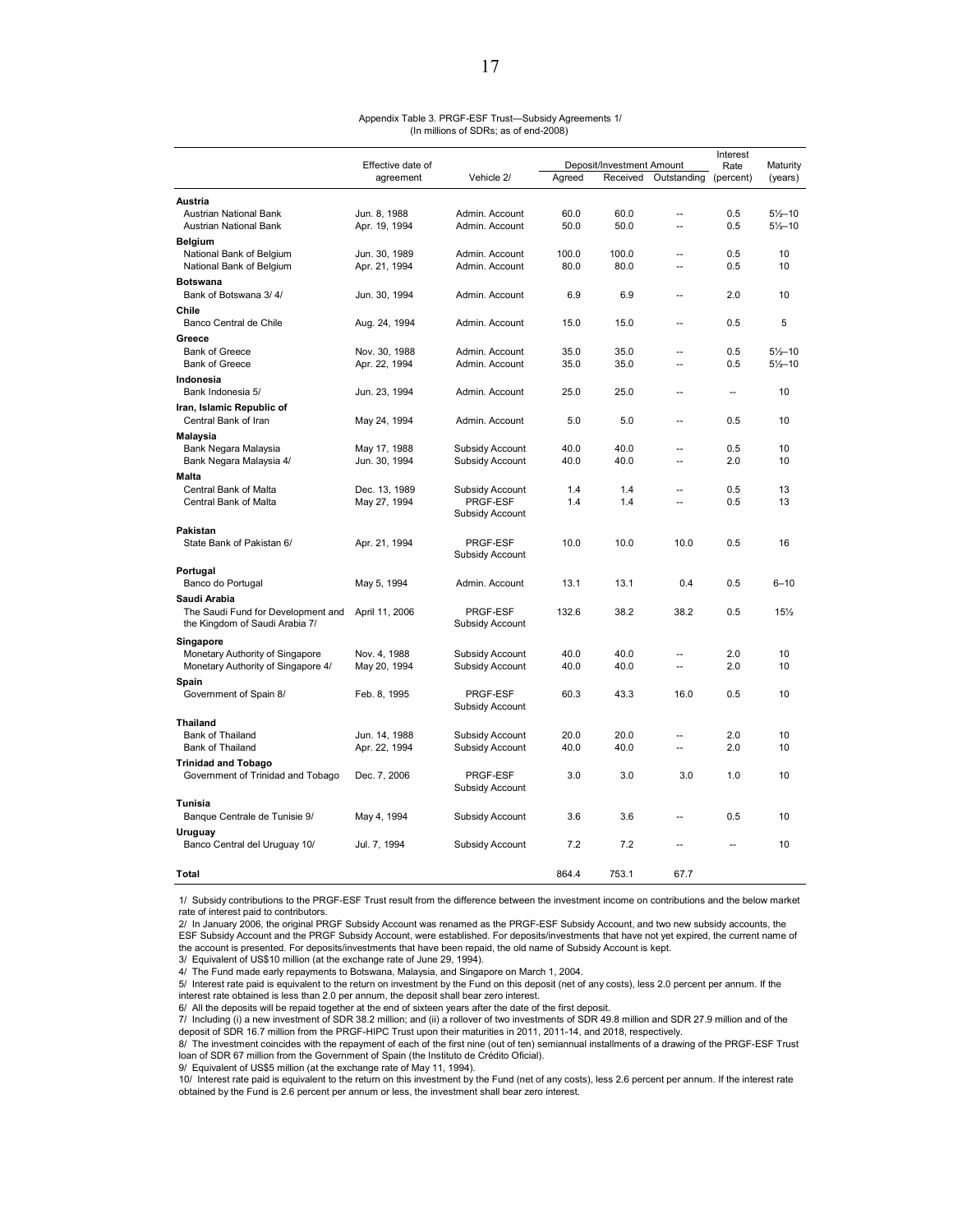|                  | Reserve Account<br>balance        | Outstanding<br>PRGF-ESF credit | Reserve coverage<br>ratio (In percent) |
|------------------|-----------------------------------|--------------------------------|----------------------------------------|
|                  | (A)                               | (B)                            | (A)/(B)                                |
| 1988             | 169                               | 103                            | 164.1                                  |
| 1989             | 272                               | 510                            | 53.3                                   |
| 1990             | 395                               | 795                            | 49.7                                   |
| 1991             | 513                               | 1,320                          | 38.9                                   |
| 1992             | 630                               | 1,786                          | 35.3                                   |
| 1993             | 793                               | 2,005                          | 39.6                                   |
| 1994             | 1,009                             | 2,786                          | 36.2                                   |
| 1995             | 1,336                             | 3,919                          | 34.1                                   |
| 1996             | 1,716                             | 4,446                          | 38.6                                   |
| 1997             | 2,093                             | 4,892                          | 42.8                                   |
| 1998             | 2,345                             | 5,421                          | 43.3                                   |
| 1999             | 2,548                             | 5,820                          | 43.8                                   |
| 2000             | 2,714                             | 5,773                          | 47.0                                   |
| 2001             | 2,917                             | 5,971                          | 48.9                                   |
| 2002             | 3,079                             | 6,636                          | 46.4                                   |
| 2003             | 3,115                             | 6,703                          | 46.5                                   |
| 2004             | 3,174                             | 6,632                          | 47.9                                   |
| 2005             | 3,285                             | 6,185                          | 53.1                                   |
| 2006             | 3,392                             | 3,656 1/                       | 92.8                                   |
| 2007             | 3,557                             | 3,673                          | 96.8                                   |
| 2008             | 3,818                             | 3,895                          | 98.0                                   |
| Memorandum item: |                                   |                                |                                        |
|                  | Projected PRGF repayments in 2009 |                                | 469                                    |

 Appendix Table 4. PRGF-ESF Trust—Reserve Account Coverage (Millions of SDRs)

1/ The decline in total PRGF credit outstanding by about 40 percent from 2005 reflects early repayments arising from the delivery of HIPC and MDRI debt relief.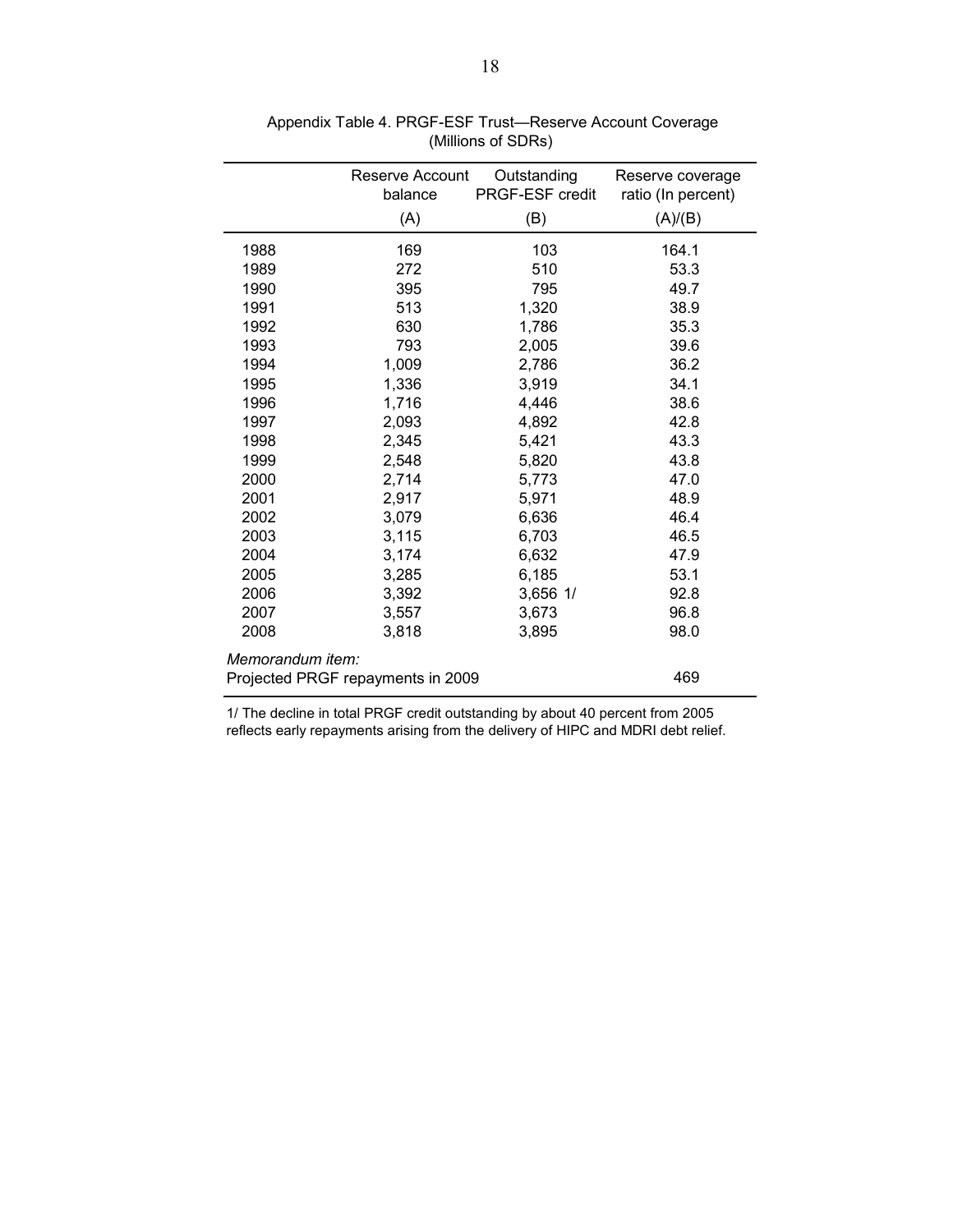| Contributor                                          | Date of<br>pledge | Contribution<br>pledged | <b>SDR</b><br>equivalent 1/ | Contribution<br>received |
|------------------------------------------------------|-------------------|-------------------------|-----------------------------|--------------------------|
| Sub-Account 1: EPCA subsidization only               |                   |                         |                             |                          |
| Belgium                                              | Mar. 2002         | SDR 0.63                | 0.6                         | 0.6                      |
| Canada                                               | Oct. 2002         | Can\$ 3.25              | 1.7                         | 1.7                      |
| Norway                                               | Jun. 2002         | <b>SDR 3.0</b>          | 3.0                         | 3.0                      |
| Sweden                                               | Jan. 2002         | <b>SDR 0.8</b>          | 0.8                         | 0.8                      |
| Switzerland                                          | Mar. 2002         | <b>US\$ 1.0</b>         | 0.8                         | 0.8                      |
| United Kingdom                                       | Oct. 2001         | £ 2.5                   | 2.9                         | 2.9                      |
| <b>Sub Total</b>                                     |                   |                         | 9.7                         | 9.7                      |
| Sub-Account 2: ENDA subsidization only               |                   |                         |                             |                          |
| Australia                                            | Jun. 2005         | Aus\$ 2.0               | 1.1                         | 1.1                      |
| Austria 2/                                           | Apr. 2005         | <b>SDR 1.3</b>          | 0.7                         | 0.6                      |
| Canada                                               | Feb. 2005         | Can\$ 5.0               | 2.9                         | 2.3                      |
| China                                                | May 2005          | <b>US\$ 2.0</b>         | 1.4                         | 1.4                      |
| Germany 3/                                           | Nov. 2005         | Euro 1.65               | 14                          | 1.4                      |
| India                                                | Feb. 2005         | SDR 1.5                 | 1.5                         | 0.9                      |
| Ireland                                              | Nov. 2006         | Euro 0.5                | 0.5                         | 0.3                      |
| Japan                                                | Apr. 2005         | <b>US\$ 2.5</b>         | 1.7                         | 1.7                      |
| Luxembourg 4/                                        | Feb. 2005         | Euro 1.25               | 1.1                         | 0.9                      |
| Russia                                               | Feb. 2005         | <b>US\$ 1.5</b>         | 1.0                         | 0.8                      |
| Saudi Arabia                                         | Apr. 2005         | <b>US\$4.0</b>          | 2.7                         | 1.3                      |
| Switzerland                                          | Feb. 2005         | <b>US\$ 2.0</b>         | 1.4                         | 14                       |
| <b>Sub Total</b>                                     |                   |                         | 17.2                        | 14.0                     |
| <b>Sub-Account 3: Subsidization of EPCA and ENDA</b> |                   |                         |                             |                          |
| France                                               | Jan. 2005         | Euro 1.5                | 1.2                         | 1.2                      |
| Luxembourg                                           | Nov. 2008         | Euro 0.5                | 0.5                         | 0.5                      |
| Netherlands 5/                                       | Mar. 2002         | <b>US\$ 2.0</b>         | 1.5                         | 1.5                      |
| Netherlands                                          | Mar. 2005         | <b>US\$ 2.0</b>         | 14                          | 1.4                      |
| Norway                                               | Feb. 2005         | NKr 10.0                | 1.1                         | 1.1                      |
| Sweden                                               | Feb. 2005         | <b>US\$ 10.0</b>        | 6.6                         | 6.6                      |
| United Kingdom                                       | Feb. 2005         | £1.0                    | 1.2                         | 1.2                      |
| <b>Sub Total</b>                                     |                   |                         | 13.5                        | 13.5                     |
| <b>Total</b>                                         |                   |                         | 40.4                        | 37.2                     |
| Memorandum item:                                     |                   |                         |                             |                          |
| Pledges made since beginning of 2005                 |                   |                         | 29.1                        | 26.0                     |

Appendix Table 5. Subsidy Contributions for Emergency Assistance (In millions; as of end-March 2009)

1/ For contributions which have been fully received, the SDR equivalent is the actual SDR amount received using the exchange rate on the value date. For contributions that are not yet disbursed, the SDR equivalent is calculated using the exchange rate at end-March 2009.

2/ Reflecting investment income to be generated on a deposit agreement, effective May 2006.

3/ To subsidize the rate of charge on purchases by Sri Lanka and Maldives under ENDA following the 2004 Tsunami.

4/ Recently the authorities requested to place all their past and future contributions in the joint sub-account for ENDA-EPCA.

5/ Existing contribution, previously earmarked for EPCA.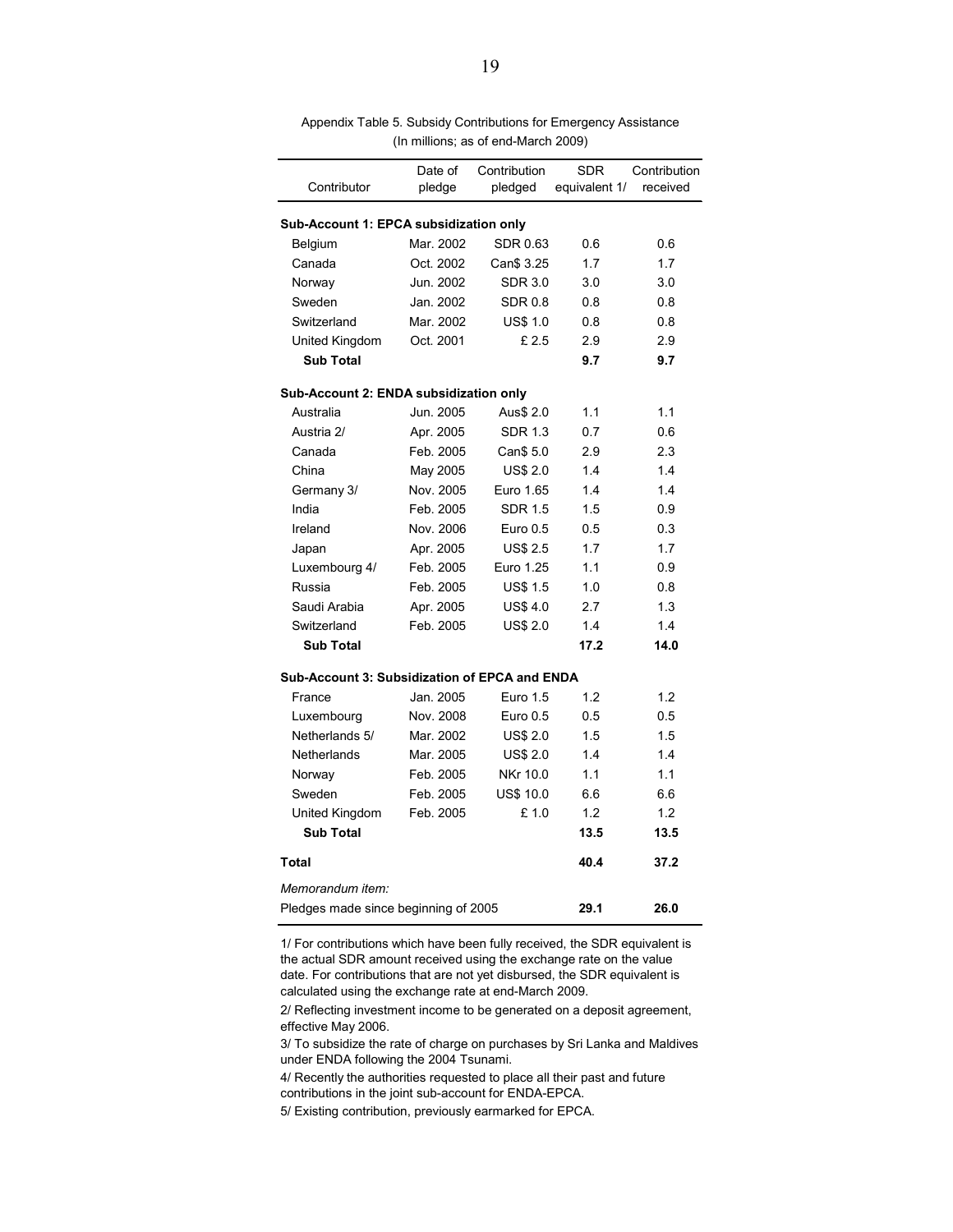|                                 |               | Purchases                     |                        |  |  |
|---------------------------------|---------------|-------------------------------|------------------------|--|--|
| Country                         | Date approved | In millions of<br><b>SDRs</b> | In percent of<br>Quota |  |  |
| 1. Natural Disasters (ENDA) (7) |               | 266.0                         |                        |  |  |
| Malawi                          | Sep-02        | 17.4                          | 25.0                   |  |  |
| Grenada                         | $Jan-03$      | 2.9                           | 25.0                   |  |  |
| Grenada                         | Nov-04        | 2.9                           | 25.0                   |  |  |
| <b>Maldives</b>                 | Mar-05        | 4.1                           | 50.0                   |  |  |
| Sri Lanka                       | Mar-05        | 103.4                         | 25.0                   |  |  |
| Dominica                        | Feb-08        | 2.1                           | 25.0                   |  |  |
| Bangladesh                      | Apr-08        | 133.3                         | 25.0                   |  |  |
| 2. Post-conflict (EPCA) (23)    |               | 235.8                         |                        |  |  |
| Rwanda                          | Apr-97        | 8.9                           | 15.0                   |  |  |
| Albania                         | <b>Nov-97</b> | 8.8                           | 25.0                   |  |  |
| Rwanda                          | Dec-97        | 6.0                           | 10.0                   |  |  |
| Tajikistan                      | Dec-97        | 7.5                           | 12.5                   |  |  |
| Tajikistan                      | Apr-98        | 7.5                           | 12.5                   |  |  |
| Congo, Republic of              | <b>Jul-98</b> | 7.2                           | 12.5                   |  |  |
| Sierra Leone                    | Nov-98        | 11.6                          | 15.0                   |  |  |
| Guinea-Bissau                   | Sep-99        | 2.1                           | 15.0                   |  |  |
| Sierra Leone                    | Dec-99        | 15.6                          | 15.0                   |  |  |
| Guinea-Bissau                   | Jan-00        | 1.4                           | 10.0                   |  |  |
| Sierra Leone                    | Sep-00        | 10.4                          | 10.0                   |  |  |
| Congo, Republic of              | Nov-00        | 10.6                          | 12.5                   |  |  |
| <b>Burundi</b>                  | Oct-02        | 9.6                           | 12.5                   |  |  |
| <b>Burundi</b>                  | May-03        | 9.6                           | 12.5                   |  |  |
| Central African Republic        | Jul-04        | 5.6                           | 10.0                   |  |  |
| Haiti                           | Jan-05        | 10.2                          | 12.5                   |  |  |
| Haiti                           | Oct-05        | 10.2                          | 12.5                   |  |  |
| Central African Republic        | Jan-06        | 7.0                           | 12.5                   |  |  |
| Cote d'Ivoire                   | Aug-07        | 40.7                          | 12.5                   |  |  |
| Guinea-Bissau                   | Jan-08        | 1.8                           | 12.5                   |  |  |
| Cote d'Ivoire                   | Apr-08        | 40.7                          | 12.5                   |  |  |
| Guinea-Bissau                   | <b>Jul-08</b> | 1.8                           | 12.5                   |  |  |
| Comoros                         | Dec-08        | 1.1                           | 12.5                   |  |  |

Appendix Table 6. Countries that have Benefited from Subsidization of Emergency Assistance 1/

1/ Subsidization for EPCA and ENDA started in 2001 and 2005, respectively. Cases approved prior to the beginning of subsidization also received interest subsidies on their outstanding credit.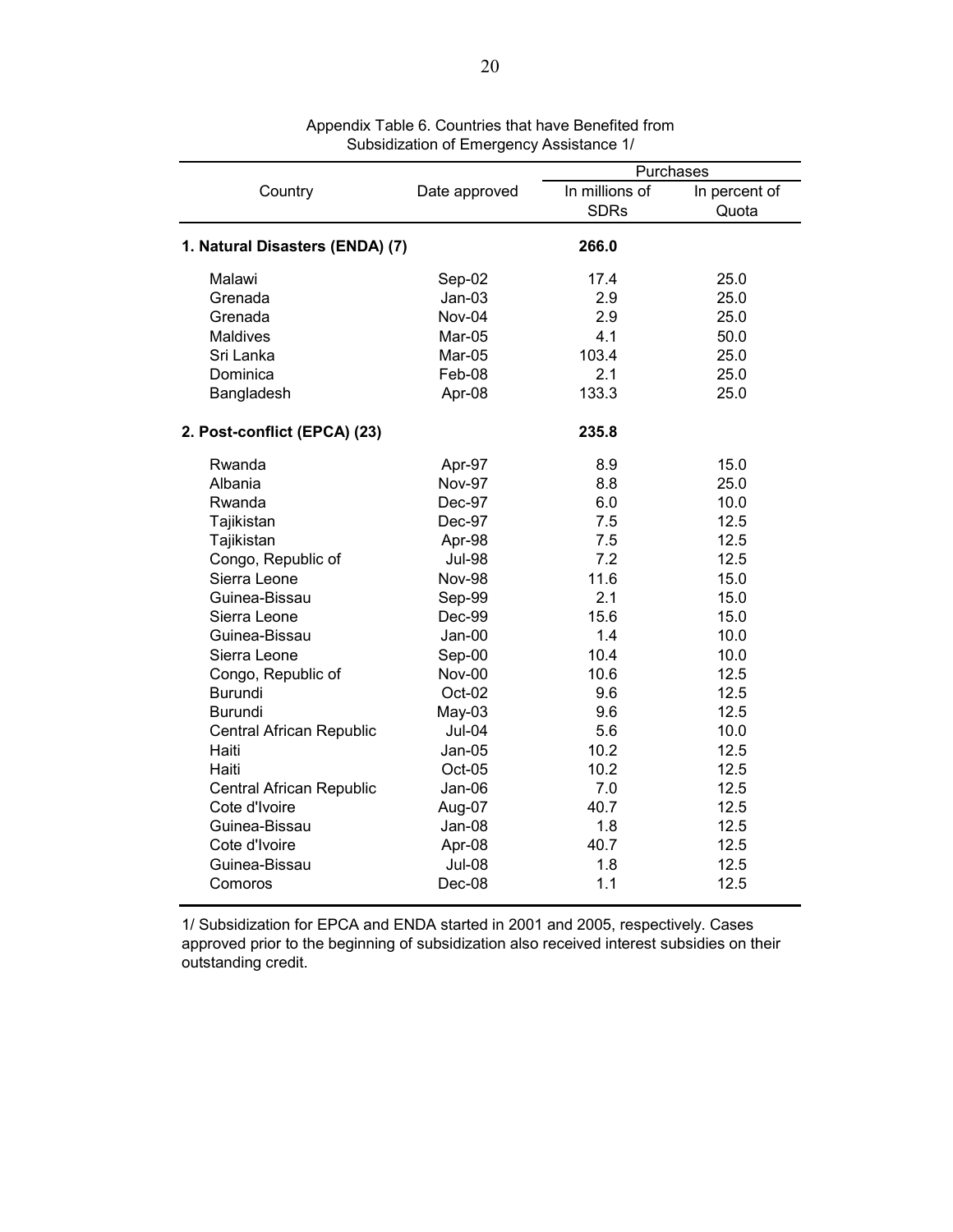|                |                                        | Decision<br>point | Completion<br>point    |                | Amount committed Amount disbursed 1/ |
|----------------|----------------------------------------|-------------------|------------------------|----------------|--------------------------------------|
|                | <b>Completion point countries (24)</b> |                   |                        | 1,578          | 1,694                                |
| 1              | Benin                                  | Jul. 2000         | Mar. 2003              | 18             | 20                                   |
| $\overline{2}$ | <b>Bolivia</b>                         | Feb. 2000         | Jun. 2001              | 622/           | 65                                   |
| 3              | <b>Burkina Faso</b>                    | Jul. 2000         | Apr. 2002              | 44 2/          | 46                                   |
| 4              | Burundi                                | Aug. 2005         | Jan. 2009              | 19             | 22                                   |
| 5              | Cameroon                               | Oct. 2000         | Apr. 2006              | 29             | 34                                   |
| 6              | Ethiopia                               | Nov. 2001         | Apr. 2004              | 45             | 47                                   |
| 7              | Gambia, The                            | Dec. 2000         | Dec. 2007              | $\overline{2}$ | $\overline{c}$                       |
| 8              | Ghana                                  | Feb. 2002         | Jul. 2004              | 90             | 94                                   |
| 9              | Guyana                                 | Nov. 2000         | Dec. 2003              | 57 2/          | 60                                   |
| 10             | Honduras                               | Jun. 2000         |                        | 23             | 26                                   |
| 11             |                                        | Dec. 2000         | Apr. 2005<br>Oct. 2004 | 15             | 16                                   |
| 12             | Madagascar<br>Malawi                   | Dec. 2000         |                        | 33             | 37                                   |
| 13             | Mali                                   |                   | Aug. 2006              | 46 2/          | 49                                   |
| 14             | Mauritania                             | Sep. 2000         | Mar. 2003              |                |                                      |
|                |                                        | Feb. 2000         | Jun. 2002              | 35             | 38                                   |
| 15             | Mozambique                             | Apr. 2000         | Sep. 2001              | 107 2/         | 108                                  |
| 16             | Nicaragua                              | Dec. 2000         | Jan. 2004              | 64             | 71                                   |
| 17             | Niger                                  | Dec. 2000         | Apr. 2004              | 31             | 34                                   |
| 18             | Rwanda                                 | Dec. 2000         | Apr. 2005              | 47             | 51                                   |
| 19             | São Tomé and Príncipe                  | Dec. 2000         | Mar. 2007              | 0.8            | 1                                    |
| 20             | Senegal                                | Jun. 2000         | Apr. 2004              | 34             | 38                                   |
| 21             | Sierra Leone                           | Mar. 2002         | Dec. 2006              | 100            | 107                                  |
| 22             | Tanzania                               | Apr. 2000         | Nov. 2001              | 89             | 96                                   |
| 23             | Uganda                                 | Feb. 2000         | May. 2000              | 120 2/         | 122                                  |
| 24             | Zambia                                 | Dec. 2000         | Apr. 2005              | 469            | 508                                  |
|                | Decision point countries (11)          |                   |                        | 755            | 65                                   |
| 25             | Afghanistan                            | Jul. 2007         | Floating               | $-$            | --                                   |
| 26             | Central African Republic               | Sep. 2007         | Floating               | 17             | $\overline{7}$                       |
| 27             | Chad                                   | May. 2001         | Floating               | 14             | 9                                    |
| 28             | Congo, Dem. Rep. of                    | Jul. 2003         | Floating               | 228            | 3                                    |
| 29             | Congo, Rep. of                         | Mar. 2006         | Floating               | 6              | 0.1                                  |
| 30             | Côte d'Ivoire                          | Apr. 2009         | Floating               | 25             | 5                                    |
| 31             | Guinea                                 | Dec. 2000         | Floating               | 24             | 10                                   |
| 32             | Guinea-Bissau                          | Dec. 2000         | Floating               | 9              | 1                                    |
| 33             | Haiti                                  | Nov. 2006         | Floating               | $\overline{2}$ | 0.3                                  |
| 34             | Liberia                                | Mar. 2008         | Floating               | 428            | 30                                   |
| 35             | Togo                                   | Nov. 2008         | Floating               | 0.2            | 0.04                                 |
|                | Pre-decision point countries (4)       |                   |                        |                |                                      |
| 36             | Comoros                                | $\cdots$          | $\cdots$               | $\cdots$       | $\cdots$                             |
| 37             | Eritrea                                | $\cdots$          | $\cdots$               | $\cdots$       | $\cdots$                             |
| 38             | Kyrgyz Republic                        |                   | .                      |                |                                      |
| 39             | Nepal                                  |                   | $\cdots$               | .              | .                                    |
|                | Protracted arrears cases (2)           |                   |                        |                |                                      |
| 40             | Somalia                                | $\cdots$          | $\cdots$               | $\cdots$       | $\cdots$                             |
| 41             | Sudan                                  | $\ddotsc$         | .                      |                | .                                    |
|                |                                        |                   |                        |                |                                      |
| <b>Total</b>   |                                        |                   |                        | 2,349 3/       | 1,759                                |

Appendix Table 7. Implementation of the HIPC Initiative (Millions of SDRs; mid-April 2009)

1/ Includes the commitment made in NPV terms plus interest earned on that commitment.

2/ Includes commitment under the original HIPC Initiative.

3/ Including SDR 17 million committed to Côte d'Ivoire under the original HIPC Initiative.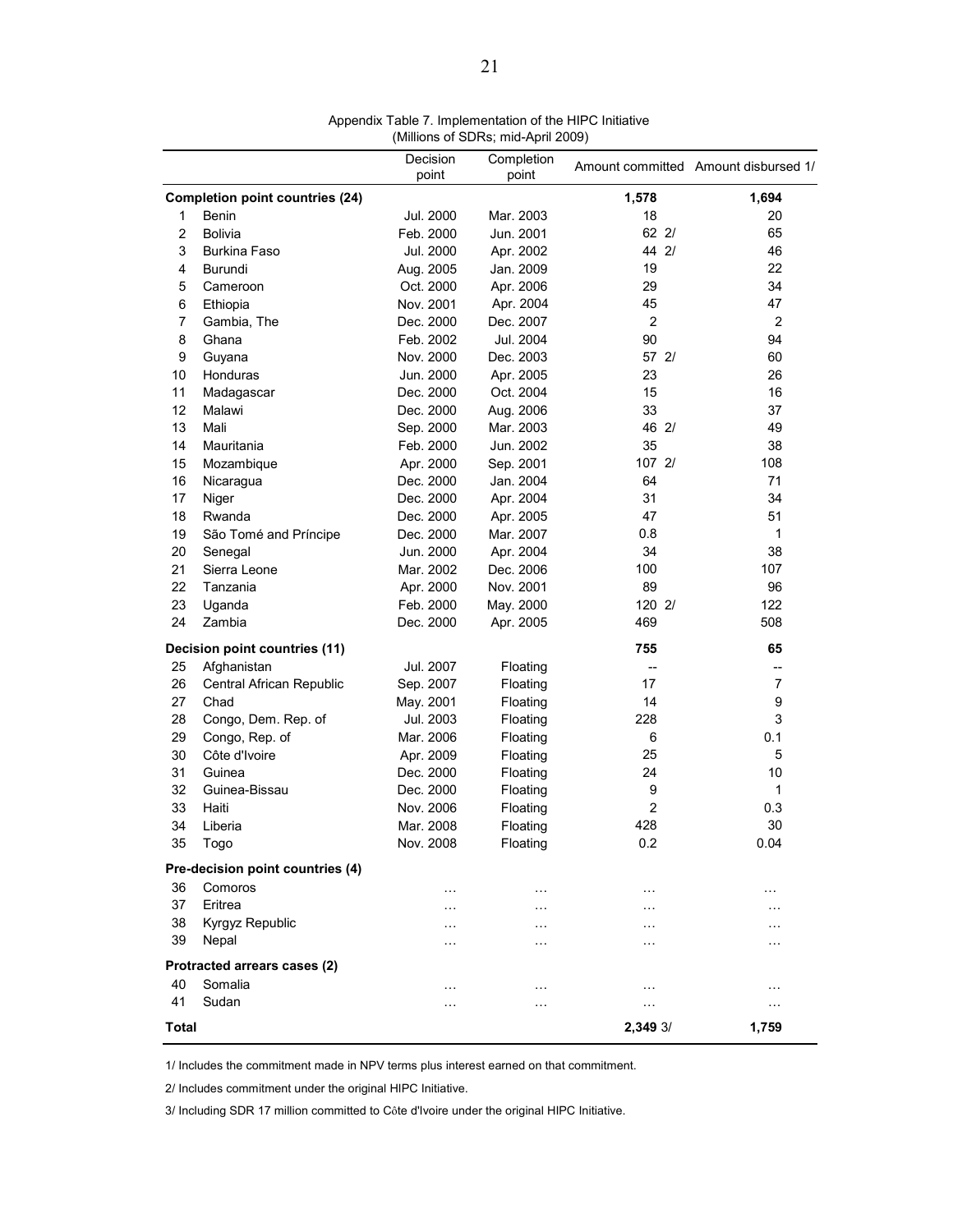|              |                            | Delivery  | Fund credit from                   | Financed by                             | Remaining               |                        | Financed by             |
|--------------|----------------------------|-----------|------------------------------------|-----------------------------------------|-------------------------|------------------------|-------------------------|
|              |                            | date      | disbursements<br>prior to end-2004 | <b>HIPC</b> umbrella<br>sub-accounts 1/ | MDRI-eligible<br>credit | <b>MDRI-I</b><br>Trust | <b>MDRI-II</b><br>Trust |
|              |                            |           | (A)                                | (B)                                     | $(C=A-B=D+E)$           | (D)                    | (E)                     |
|              | <b>HIPC countries (24)</b> |           | 2,602                              | 417                                     | 2,185                   | 1,102                  | 1,083                   |
| 1            | Benin                      | Jan. 2006 | 36                                 | 2                                       | 34                      |                        | 34                      |
| 2            | <b>Bolivia</b>             | Jan. 2006 | 161                                | 6                                       | 155                     |                        | 155                     |
| 3            | <b>Burkina Faso</b>        | Jan. 2006 | 62                                 | 5                                       | 57                      | 57                     |                         |
| 4            | Burundi                    | Feb. 2009 | 26                                 | 17                                      | 9                       | 9                      |                         |
| 5            | Cameroon                   | Apr. 2006 | 173                                | 24                                      | 149                     |                        | 149                     |
| 6            | Ethiopia                   | Jan. 2006 | 112                                | 32                                      | 80                      | 80                     |                         |
| 7            | Gambia                     | Dec. 2007 | 9                                  | $\overline{2}$                          | $\overline{7}$          | $\overline{7}$         |                         |
| 8            | Ghana                      | Jan. 2006 | 265                                | 45                                      | 220                     | 220                    |                         |
| 9            | Guyana                     | Jan. 2006 | 45                                 | 13                                      | 32                      |                        | 32                      |
| 10           | Honduras                   | Jan. 2006 | 107                                | 9                                       | 98                      |                        | 98                      |
| 11           | Madagascar                 | Jan. 2006 | 137                                | 9                                       | 128                     | 128                    |                         |
| 12           | Malawi                     | Sep. 2006 | 38                                 | 23                                      | 15                      | 15                     |                         |
| 13           | Mali                       | Jan. 2006 | 75                                 | 13                                      | 62                      | 62                     |                         |
| 14           | Mauritania                 | Jun. 2006 | 33                                 | 3                                       | 30                      |                        | 30                      |
| 15           | Mozambique                 | Jan. 2006 | 107                                | 24                                      | 83                      | 83                     |                         |
| 16           | Nicaragua                  | Jan. 2006 | 140                                | 49                                      | 92                      |                        | 92                      |
| 17           | Niger                      | Jan. 2006 | 78                                 | 18                                      | 60                      | 60                     |                         |
| 18           | Rwanda                     | Jan. 2006 | 53                                 | 33                                      | 20                      | 20                     |                         |
| 19           | São Tomé and Príncipe      | Mar. 2007 | 1                                  | 0                                       | 1                       | 1                      |                         |
| 20           | Senegal                    | Jan. 2006 | 100                                | 6                                       | 95                      |                        | 95                      |
| 21           | Sierra Leone               | Dec. 2006 | 117                                | 41                                      | 77                      | 77                     |                         |
| 22           | Tanzania                   | Jan. 2006 | 234                                | 27                                      | 207                     | 207                    |                         |
| 23           | Uganda                     | Jan. 2006 | 88                                 | 12                                      | 76                      | 76                     |                         |
| 24           | Zambia                     | Jan. 2006 | 403                                | 4                                       | 398                     |                        | 398                     |
|              | Non-HIPC countries (2) 2/  |           | 126                                |                                         | 126                     | 126                    |                         |
| 25           | Cambodia                   | Jan. 2006 | 57                                 |                                         | 57                      | 57                     |                         |
| 26           | Tajikistan, Rep. of        | Jan. 2006 | 69                                 |                                         | 69                      | 69                     |                         |
| <b>Total</b> |                            |           | 2,728                              | 417                                     | 2,312                   | 1,228                  | 1,083                   |

Appendix Table 8. Debt Relief Following Implementation of the MDRI (Millions of SDRs; end-March 2009)

1/ Balances available at the time of MDRI debt relief.

2/ Non-HIPCs but qualified for MDRI debt relief with a per capita income below the US\$380 threshold.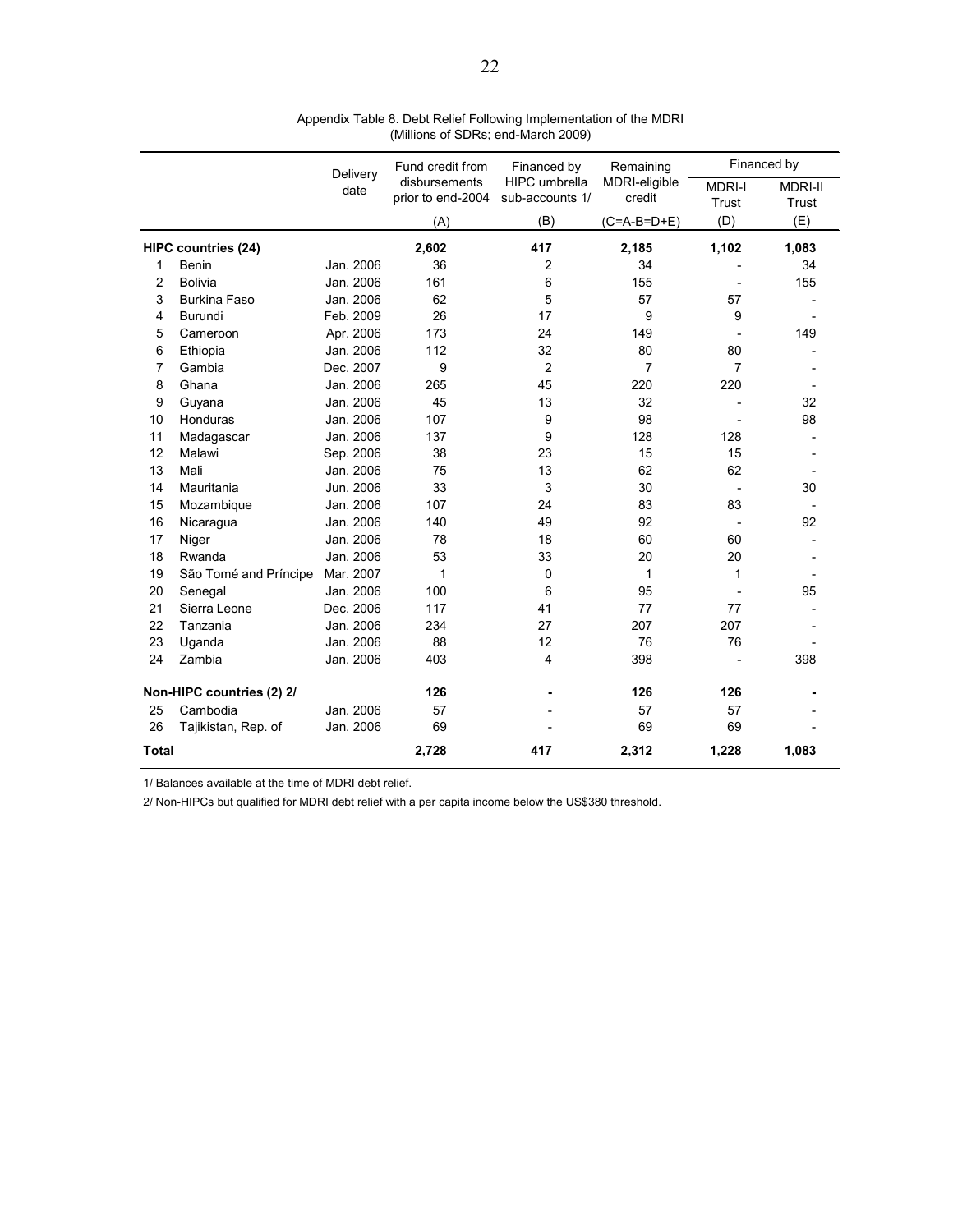|                             | Commitments 1/ | Of which, to be<br>disbursed |
|-----------------------------|----------------|------------------------------|
| <b>Total (102)</b>          | 547.4          | 120.8                        |
| G-8 countries (8)           | 326.8          | 71.7                         |
| Canada                      | 11.4           |                              |
| France                      | 26.0           | 21.1                         |
| Germany                     | 44.5           | 44.5                         |
| Italy                       | 21.5           | $\overline{\phantom{0}}$     |
| Japan                       | 47.4           | 6.1                          |
| <b>Russian Federation</b>   | 35.4           | $\overline{\phantom{a}}$     |
| United Kingdom              | 20.8           |                              |
| <b>United States</b>        | 119.8          |                              |
| Other FTP participants (34) | 146.9          | 26.3                         |
| Australia                   | 4.1            | $\qquad \qquad \blacksquare$ |
| Austria                     | 4.9            | 4.9                          |
| Belgium                     | 7.6            | 7.6                          |
| Botswana                    | 0.2            | $\overline{\phantom{a}}$     |
| China                       | 12.7           |                              |
| Cyprus                      | 0.2            |                              |
| Czech Republic              | 2.2            |                              |
| Denmark                     | 3.8            |                              |
| Finland                     | 2.9            |                              |
| Greece                      | 1.3            |                              |
| Hungary                     | 5.6            | 5.6                          |
| India                       | 11.2           |                              |
| Ireland                     | 2.1            |                              |
| Israel                      | 1.1            |                              |
| Kazakhstan                  | 1.0            |                              |
| Korea                       | 7.1            |                              |
| Kuwait                      | 2.8            |                              |
| Luxembourg                  | 0.4            |                              |
| Malaysia                    | 3.6            | $\overline{\phantom{0}}$     |
| <b>Mauritius</b>            | 0.2            | 0.2                          |
| Mexico                      | 7.7            |                              |
| Netherlands                 | 11.1           |                              |
| New Zealand                 | 1.1            |                              |
| Norway                      | 6.1            |                              |
| Poland                      | 3.7            | 3.0                          |
|                             |                |                              |

Appendix Table 9. Commitments to Finance the Cost of IMF's Debt Relief to Liberia (In millions of SDRs; in March 14, 2008 NPV terms)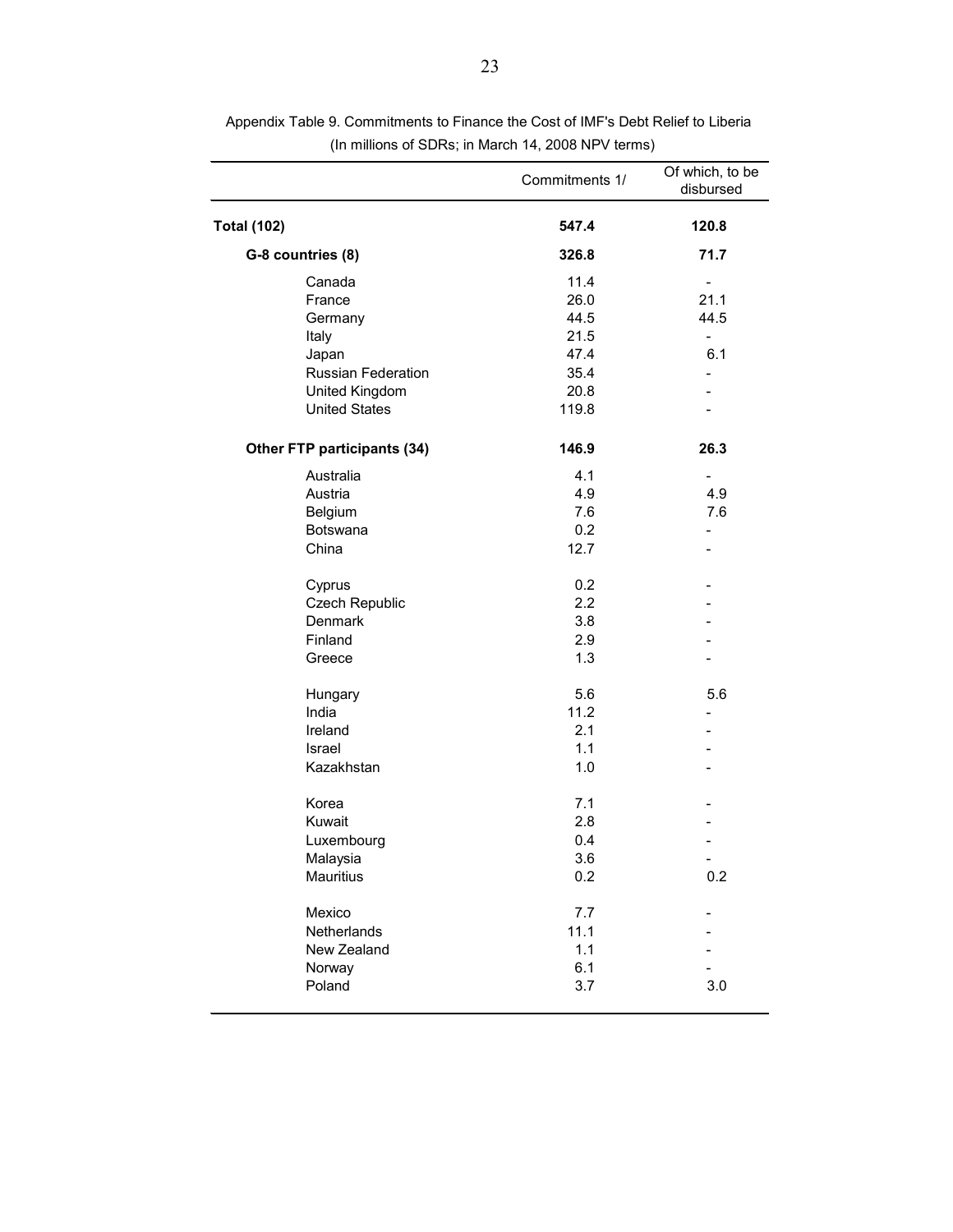|                          | Commitments 1/ | Of which, to be<br>disbursed |
|--------------------------|----------------|------------------------------|
| Portugal                 | 2.9            | $\overline{\phantom{0}}$     |
| Saudi Arabia             | 11.2           |                              |
| Singapore                | 2.0            |                              |
| Slovak Republic          | 1.6            |                              |
| Slovenia                 | 0.5            |                              |
|                          |                |                              |
| Spain                    | 10.7           |                              |
| Sweden                   | 5.1            | 5.1                          |
| Switzerland              | 6.3            |                              |
| Thailand                 | 1.8            |                              |
| Non-FTP countries (60)   | 73.7           | 22.8                         |
| Albania                  | 0.1            |                              |
| Algeria                  | 1.9            |                              |
| Angola*                  | 0.0            |                              |
| Argentina                | 5.2            | 5.2                          |
| Armenia*                 | 0.0            |                              |
| <b>Belize</b>            | 0.1            |                              |
| <b>Brazil</b>            | 16.9           | 16.9                         |
| <b>Bulgaria</b>          | 1.8            | $\qquad \qquad -$            |
| <b>Burkina Faso</b>      | 0.1            | 0.1                          |
| Burundi *                | 0.0            |                              |
| Cambodia *               | 0.0            |                              |
| Cameroon                 | 0.6            |                              |
| Central African Republic | 0.1            |                              |
| Chad*                    | 0.0            | 0.05                         |
| Congo, Dem. Rep. of      | 2.8            |                              |
| Côte d'Ivoire            | 1.8            |                              |
| Croatia                  | 0.5            |                              |
| Dominica *               | 0.0            |                              |
| Egypt                    | 1.2            |                              |
| Estonia                  | 0.2            |                              |
| Gabon                    | 0.6            |                              |
| Gambia                   | 0.1            |                              |
| Ghana                    | 1.3            |                              |
| Guinea                   | 0.1            |                              |
| Guinea-Bissau*           | 0.0            | 0.01                         |
| Iceland                  | 0.1            |                              |
| Indonesia                | 5.1            |                              |
| Iran *                   | 0.0            |                              |
| Jamaica                  | 2.1            |                              |
| Kenya                    | 0.8            |                              |
|                          |                |                              |

Appendix Table 9 (continued). Commitments to Finance the Cost of IMF's Debt Relief to Liberia (In millions of SDRs; in March 14, 2008 NPV terms)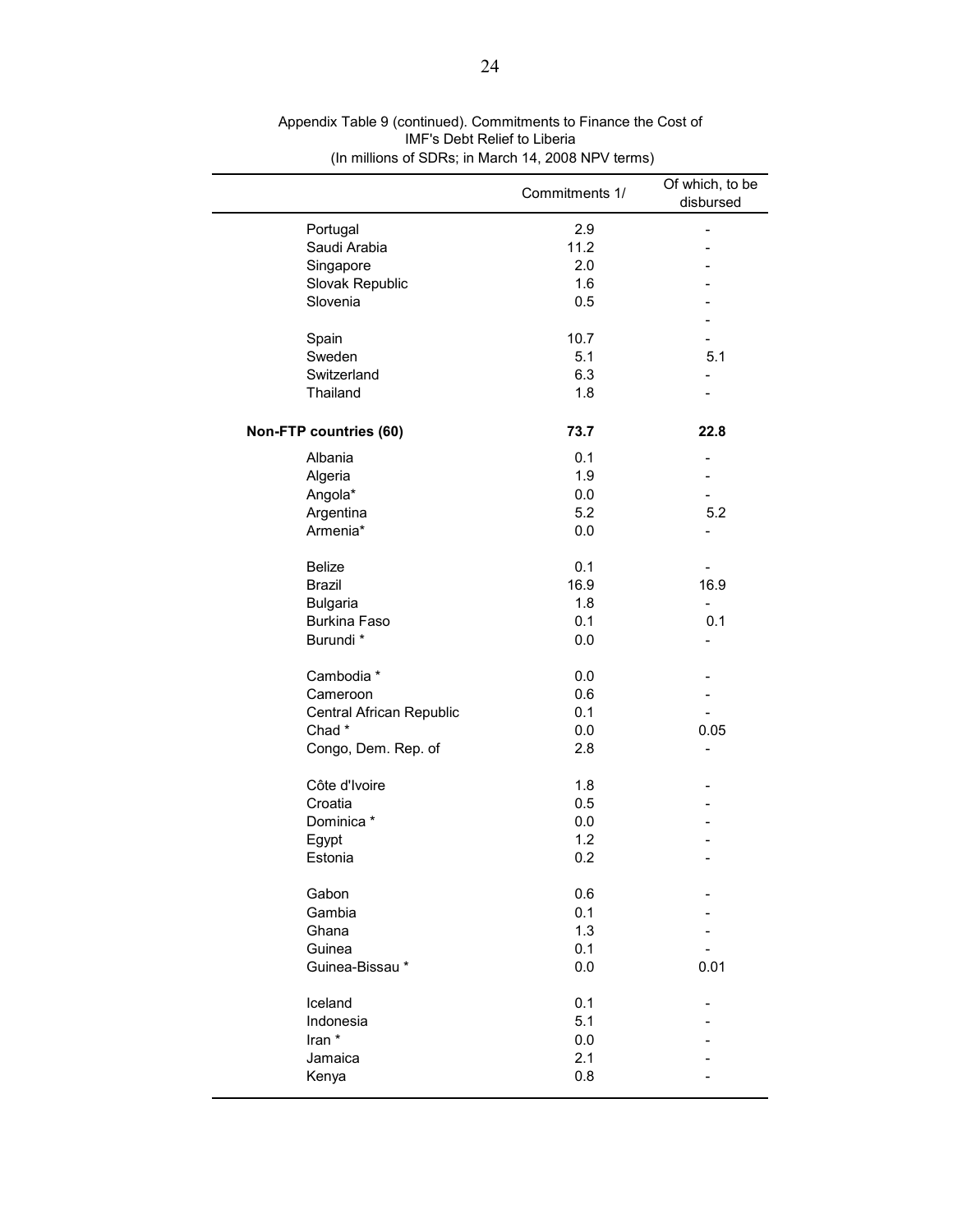|                                                | Commitments 1/ | Of which, to be<br>disbursed |
|------------------------------------------------|----------------|------------------------------|
| Latvia                                         | 0.3            |                              |
| Lesotho <sup>*</sup>                           | 0.0            |                              |
| Liberia                                        | 2.1            |                              |
| Libya                                          | 4.5            |                              |
| Lithuania                                      | 0.7            |                              |
| Macedonia                                      | 0.1            |                              |
| Madagascar                                     | 0.3            |                              |
| Malawi                                         | 0.2            |                              |
| Mali                                           | 0.2            | 0.2                          |
| Malta                                          | 0.4            | $\overline{\phantom{0}}$     |
| Mauritania                                     | 0.2            |                              |
| Morocco                                        | 2.3            |                              |
| Namibia *                                      | 0.0            |                              |
| Nepal                                          | 0.1            |                              |
| Nicaragua                                      | 0.1            |                              |
| Pakistan                                       | 6.1            |                              |
| Papua New Guinea                               | 0.4            |                              |
| Philippines                                    | 1.6            |                              |
| Romania                                        | 1.6            |                              |
| Rwanda                                         | 0.1            | 0.1                          |
| Samoa*                                         | 0.0            | 0.01                         |
| Senegal *                                      | 0.0            |                              |
| Sierra Leone                                   | 0.4            | 0.4                          |
| South Africa                                   | 1.8            |                              |
| Sri Lanka                                      | 1.7            |                              |
| Togo                                           | 0.1            |                              |
| Ukraine                                        | 2.5            |                              |
| Uruguay                                        | 0.7            |                              |
| Yemen, Republic of                             | 0.4            |                              |
| Zambia                                         | 1.2            |                              |
| Memorandum item:                               |                |                              |
| Estimated cost of IMF's debt relief to Liberia |                |                              |
| (NPV terms)                                    | 528            |                              |

Appendix Table 9 (concluded). Commitments to Finance the Cost of IMF's Debt Relief to Liberia (In millions of SDRs; in March 14, 2008 NPV terms)

\* Amounts less than SDR 50,000.

1/ Including interest earned in the Liberia Interim Administered Account from the early contributions made by several contributors prior to March 14, 2008.